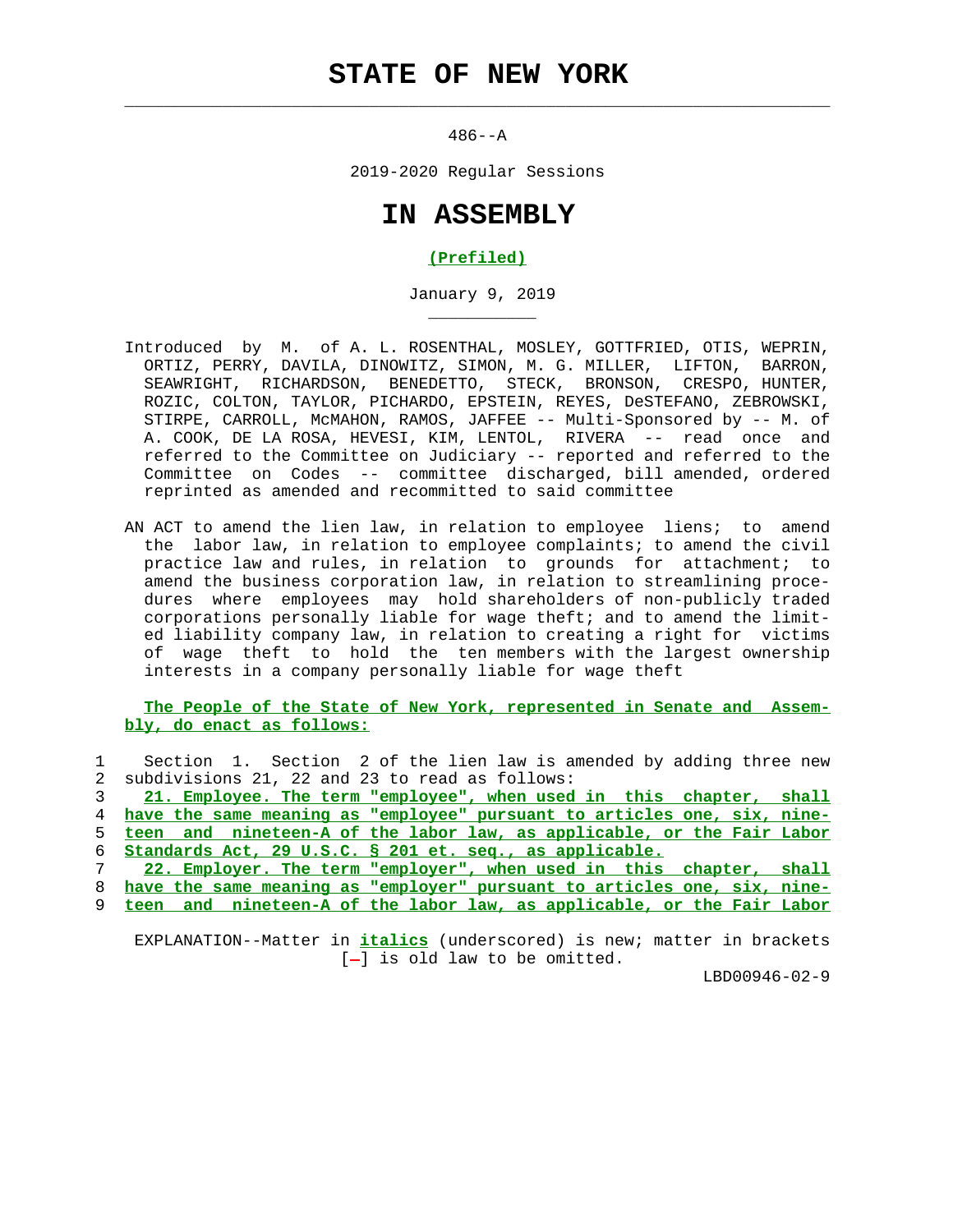| 1              | Standards Act, 29 U.S.C. § 201 et. seq., as applicable, except that the                                                                         |
|----------------|-------------------------------------------------------------------------------------------------------------------------------------------------|
| $\overline{c}$ | term "employer" shall not include a governmental agency.                                                                                        |
| 3              | 23. Wage claim. The term "wage claim", when used in this chapter,                                                                               |
| $\overline{4}$ | means a claim that an employee has suffered a violation of sections one                                                                         |
| 5              | hundred seventy, one hundred ninety-one, one hundred ninety-three, one                                                                          |
| 6              | hundred ninety-six-d, six hundred fifty-two or six hundred seventy-three                                                                        |
| 7              | of the labor law or the related requlations and wage orders promulgated                                                                         |
| 8              | by the commissioner, a claim for wages due to an employee pursuant to an                                                                        |
| 9              | employment contract that were unpaid in violation of that contract, or a                                                                        |
| 10             | claim that an employee has suffered a violation of 29 U.S.C. § 206 or                                                                           |
| 11             | <u>207.</u>                                                                                                                                     |
| 12             | § 2. Section 3 of the lien law, as amended by chapter 137 of the<br>laws                                                                        |
| 13             | of 1985, is amended to read as follows:                                                                                                         |
| 14             | Mechanic's lien and employee's lien on [real] property. 1.<br>3.<br>g                                                                           |
| 15             | Mechanic's lien. A contractor, subcontractor, laborer, materialman,                                                                             |
| 16             | landscape gardener, nurseryman or person or corporation selling fruit or                                                                        |
| 17             | ornamental trees, roses, shrubbery, vines and small fruits, who performs                                                                        |
| 18             | labor or furnishes materials for the improvement of real property with                                                                          |
| 19             | the consent or at the request of the owner thereof, or of his agent,                                                                            |
| 20             | contractor or subcontractor, and any trust fund to which benefits and                                                                           |
| 21             | wage supplements are due or payable for the benefit of such laborers,                                                                           |
| 22             | shall have a lien for the principal and interest, of the value, or the                                                                          |
| 23             | agreed price, of such labor, including benefits and wage supplements due                                                                        |
| 24             | or payable for the benefit of any laborer, or materials upon the real                                                                           |
| 25             | property improved or to be improved and upon such improvement, from the                                                                         |
| 26             | time of filing a notice of such lien as prescribed in this chapter.                                                                             |
| 27             | Where the contract for an improvement is made with a husband or wife and                                                                        |
| 28             | the property belongs to the other or both, the husband or wife contract-                                                                        |
| 29             | shall also be presumed to be the agent of the other, unless such<br>ing                                                                         |
| 30             | other having knowledge of the improvement shall, within ten days after                                                                          |
| 31             | learning of the contract give the contractor written notice of his or                                                                           |
| 32             | her refusal to consent to the improvement. Within the meaning of the                                                                            |
| 33<br>34       | provisions of this chapter, materials actually manufactured for but not<br>delivered to the real property, shall also be deemed to be materials |
| 35             | furnished.                                                                                                                                      |
| 36             | 2. Employee's lien. An employee who has a wage claim as that term is                                                                            |
| 37             | defined in subdivision twenty-three of section two of this chapter shall                                                                        |
| 38             | have a lien on his or her employer's interest in property for the value                                                                         |
| 39             | of the wage claim arising out of the employment, including liquidated                                                                           |
| 40             | damages pursuant to subdivision one-a of section one hundred ninety-                                                                            |
| 41             | eight, section six hundred sixty-three or section six hundred eighty-one                                                                        |
| 42             | of the labor law, or 29 U.S.C. § 216 (b), from the time of filing a                                                                             |
| 43             | notice of such lien as prescribed in this chapter. An employee's lien                                                                           |
| 44             | based on a wage claim may be had against the employer's interest in real                                                                        |
| 45             | property and against the employer's interest in personal property that                                                                          |
| 46             | can be sufficiently described within the meaning of section 9-108 of the                                                                        |
| 47             | uniform commercial code, except that an employee's lien shall not extend                                                                        |
| 48             | to deposit accounts or goods as those terms are defined in section 9-102                                                                        |
| 49             | of the uniform commercial code. The department of labor and the attor-                                                                          |
| 50             | ney general may obtain an employee's lien for the value of wage claims                                                                          |
| 51             | of the employees who are the subject of their investigations, court                                                                             |
| 52             | actions or administrative agency actions.                                                                                                       |
| 53             | 3. As used in this article and unless otherwise specified, a lien                                                                               |
| 54             | shall mean an employee's lien or a mechanic's lien.                                                                                             |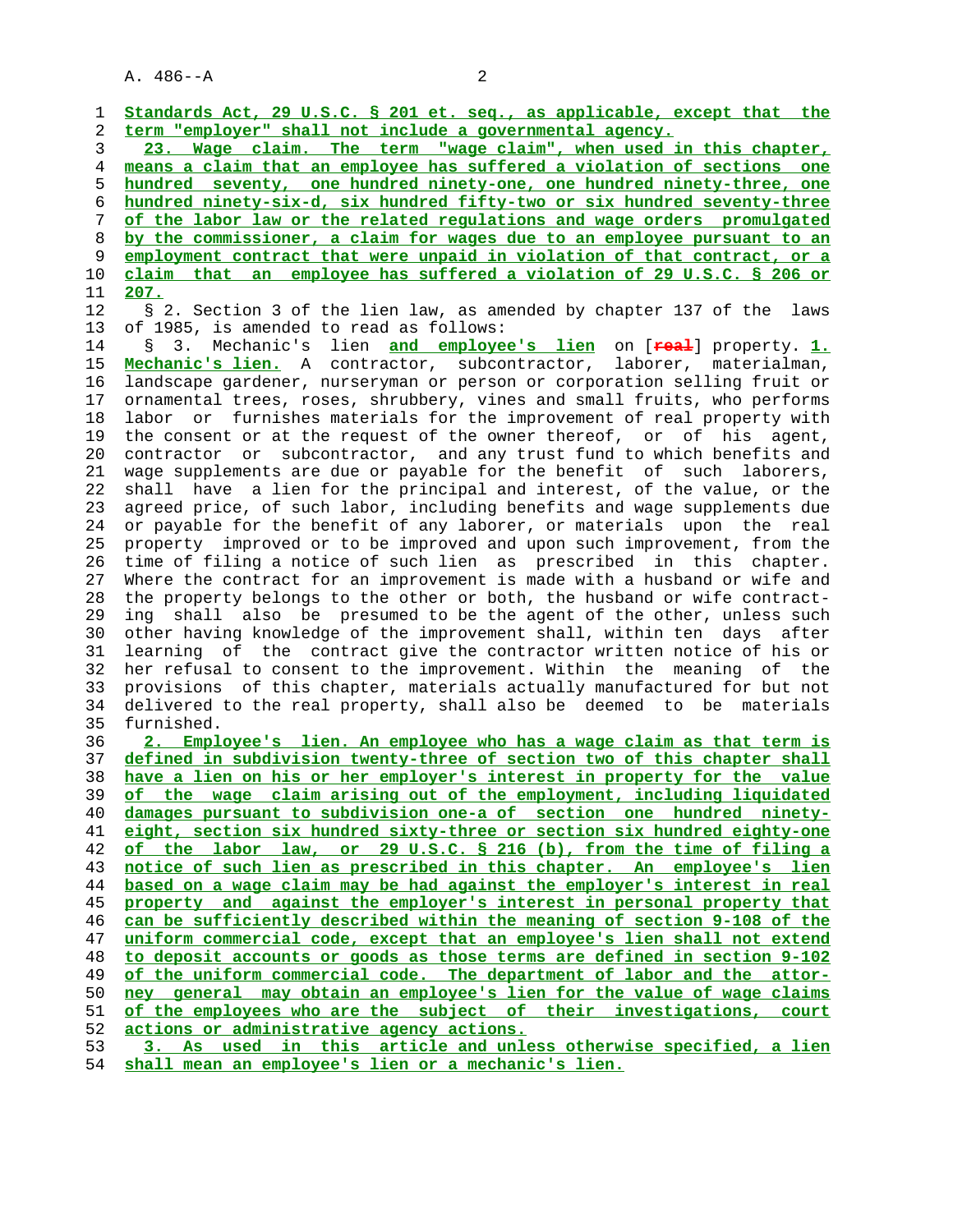1 § 3. Subdivisions 1 and 2 of section 4 of the lien law, subdivision 1 2 as amended by chapter 515 of the laws of 1929 and subdivision 2 as added 3 by chapter 704 of the laws of 1985, are amended to read as follows:

 4 (1) [**Such**] **A mechanic's or employee's** lien **and employee's lien against** 5 **real property** shall extend to the owner's right, title or interest in 6 the real property and improvements, existing at the time of filing the 7 notice of lien, or thereafter acquired, except as hereinafter in this 8 article provided. If an owner assigns his interest in such real property 9 by a general assignment for the benefit of creditors, within thirty days 10 prior to such filing, the lien shall extend to the interest thus 11 assigned. If any part of the real property subjected to such lien be 12 removed by the owner or by any other person, at any time before the 13 discharge thereof, such removal shall not affect the rights of the 14 lienor, either in respect to the remaining real property, or the part so 15 removed. If labor is performed for, or materials furnished to, a 16 contractor or subcontractor for an improvement, the **mechanic's** lien 17 shall not be for a sum greater than the sum earned and unpaid on the 18 contract at the time of filing the notice of lien, and any sum subse- 19 quently earned thereon. In no case shall the owner be liable to pay by 20 reason of all **mechanic's** liens created pursuant to this article a sum 21 greater than the value or agreed price of the labor and materials 22 remaining unpaid, at the time of filing notices of such liens, except as 23 hereinafter provided.

 24 (2) [**Such**] **A mechanic's or employee's** lien shall not extend to the 25 owner's right, title or interest in real property and improvements, 26 existing at the time of filing the notice of lien if such lien arises 27 from the failure of a lessee of the right to explore, develop or produce 28 natural gas or oil, to pay for, compensate or render value for improve- 29 ments made with the consent or at the request of such lessee by a 30 contractor, subcontractor, materialman, equipment operator or owner, 31 landscaper, nurseryman, or person or corporation who performs labor or 32 furnishes materials for the exploration, development, or production of 33 oil or natural gas or otherwise improves such leased property. Such 34 **mechanic's or employee's** lien shall extend to the improvements made for 35 the exploration, development and production of oil and natural gas, and 36 the working interest held by a lessee of the right to explore, develop 37 or produce oil and natural gas.

 38 § 4. The opening paragraph of section 4-a of the lien law, as amended 39 by chapter 696 of the laws of 1959, is amended to read as follows:

 40 The proceeds of any insurance which by the terms of the policy are 41 payable to the owner of real property improved, and actually received or 42 to be received by him because of the destruction or removal by fire or 43 other casualty of an improvement on which lienors have performed labor 44 or services or for which they have furnished materials, **or upon which an** 45 **employee has established an employee's lien,** shall after the owner has 46 been reimbursed therefrom for premiums paid by him, if any, for such 47 insurance, be subject to liens provided by this act to the same extent 48 and in the same order of priority as the real property would have been 49 had such improvement not been so destroyed or removed.

 50 § 5. Subdivisions 1, 2 and 5 of section 9 of the lien law, as amended 51 by chapter 515 of the laws of 1929, are amended to read as follows:

 52 1. The name **of the lienor,** and **either the** residence of the lienor **or** 53 **the name and business address of the lienor's attorney, if any**; and if 54 the lienor is a partnership or a corporation, the business address of 55 such firm, or corporation, the names of partners and principal place of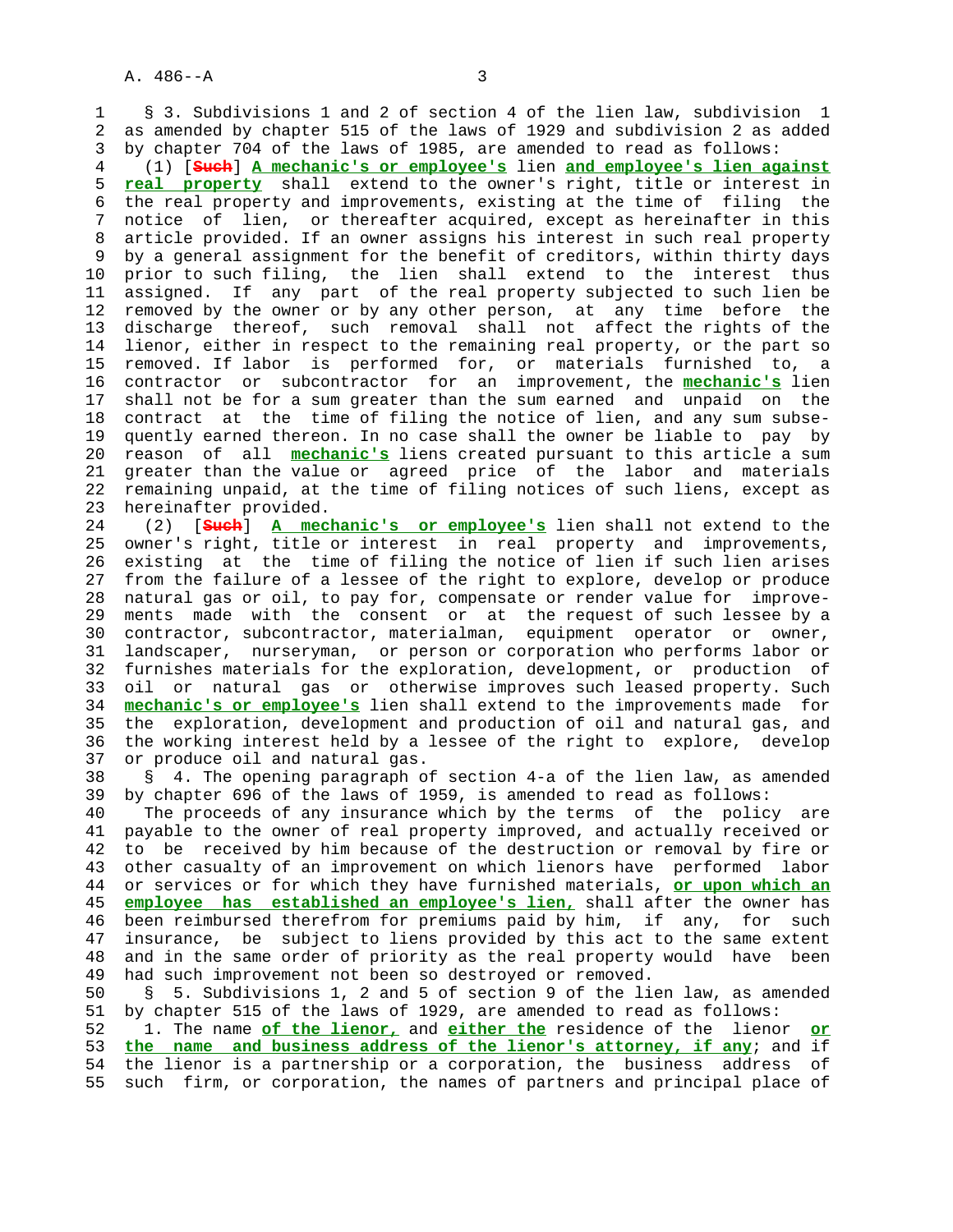1 business, and if a foreign corporation, its principal place of business 2 within the state. 3 2. The name of the owner of the [**real**] property against whose interest 4 therein a lien is claimed, and the interest of the owner as far as known 5 to the lienor. 6 5. The amount unpaid to the lienor for such labor or materials**, or the** 7 **amount of the wage claim if a wage claim is the basis for establishment** 8 **of the lien, the items of the wage claim and the value thereof which** make up the amount for which the lienor claims a lien. 10 § 6. Subdivision 1 of section 10 of the lien law, as amended by chap- 11 ter 367 of the laws of 2011, is amended to read as follows: 12 1. **(a)** Notice of **mechanic's** lien may be filed at any time during the 13 progress of the work and the furnishing of the materials, or, within 14 eight months after the completion of the contract, or the final perform- 15 ance of the work, or the final furnishing of the materials, dating from 16 the last item of work performed or materials furnished; provided, howev- 17 er, that where the improvement is related to real property improved or 18 to be improved with a single family dwelling, the notice of **mechanic's** 19 lien may be filed at any time during the progress of the work and the 20 furnishing of the materials, or, within four months after the completion 21 of the contract, or the final performance of the work, or the final 22 furnishing of the materials, dating from the last item of work performed 23 or materials furnished; and provided further where the notice of **mechan-** 24 **ic's** lien is for retainage, the notice of **mechanic's** lien may be filed 25 within ninety days after the date the retainage was due to be released; 26 except that in the case of a **mechanic's** lien by a real estate broker, 27 the notice of **mechanic's** lien may be filed only after the performance of 28 the brokerage services and execution of lease by both lessor and lessee 29 and only if a copy of the alleged written agreement of employment or 30 compensation is annexed to the notice of lien, provided that where the 31 payment pursuant to the written agreement of employment or compensation 32 is to be made in installments, then a notice of lien may be filed within 33 eight months after the final payment is due, but in no event later than 34 a date five years after the first payment was made. For purposes of this 35 section, the term "single family dwelling" shall not include a dwelling 36 unit which is a part of a subdivision that has been filed with a munici- 37 pality in which the subdivision is located when at the time the lien is 38 filed, such property in the subdivision is owned by the developer for 39 purposes other than his personal residence. For purposes of this 40 section, "developer" shall mean and include any private individual, 41 partnership, trust or corporation which improves two or more parcels of 42 real property with single family dwellings pursuant to a common scheme 43 or plan. [**The**] 44 **(b) Notice of employee's lien may be filed at any time not later than** 45 **three years following the end of the employment giving rise to the wage** 46 **claim.** 47 **(c) A** notice of lien**, other than for a lien on personal property,** must 48 be filed in the clerk's office of the county where the property is situ- 49 ated. If such property is situated in two or more counties, the notice 50 of lien shall be filed in the office of the clerk of each of such coun- 51 ties. The county clerk of each county shall provide and keep a book to 52 be called the "lien docket," which shall be suitably ruled in columns 53 headed "owners," "lienors," "lienor's attorney," "property," "amount," 54 "time of filing," "proceedings had," in each of which he shall enter the 55 particulars of the notice, properly belonging therein. The date, hour 56 and minute of the filing of each notice of lien shall be entered in the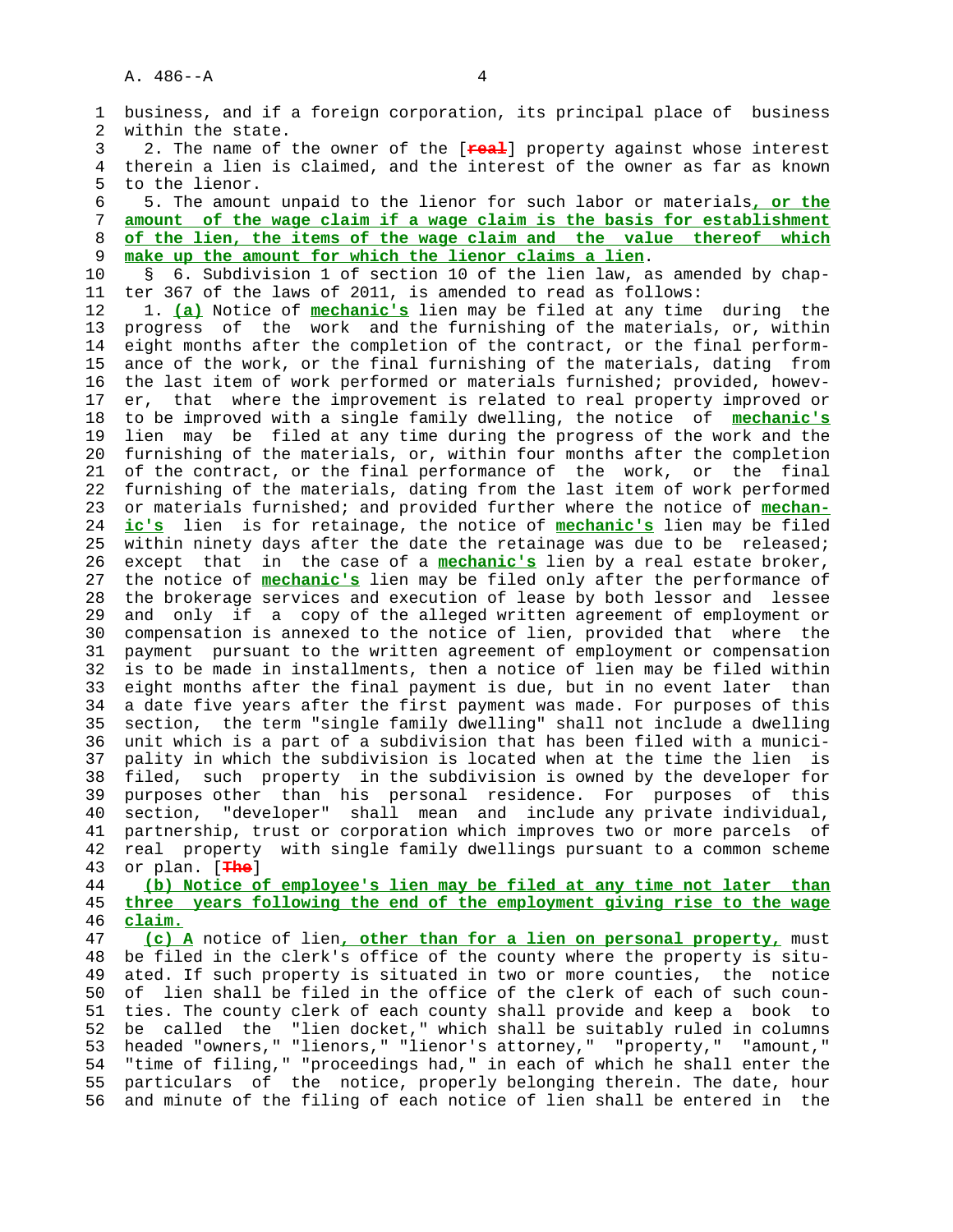1 proper column. Except where the county clerk maintains a block index, 2 the names of the owners shall be arranged in such book in alphabetical 3 order. The validity of the lien and the right to file a notice thereof 4 shall not be affected by the death of the owner before notice of the 5 lien is filed. **A notice of employee's lien on personal property must be** 6 **filed, together with a financing statement, in the filing office as set** 7 **forth in section 9-501 of the uniform commercial code.**

8 § 7. Section 11 of the lien law, as amended by chapter 147 of the laws<br>9 of 1996, is amended to read as follows: of 1996, is amended to read as follows:

 10 § 11. Service of copy of notice of lien. **1.** Within five days before 11 or thirty days after filing the notice of **a mechanic's** lien, the lienor 12 shall serve a copy of such notice upon the owner, if a natural person, 13 (a) by delivering the same to him personally, or if the owner cannot be 14 found, to his agent or attorney, or (b) by leaving it at his last known 15 place of residence in the city or town in which the real property or 16 some part thereof is situated, with a person of suitable age and 17 discretion, or (c) by registered or certified mail addressed to his last 18 known place of residence, or (d) if such owner has no such residence in 19 such city or town, or cannot be found, and he has no agent or attorney, 20 by affixing a copy thereof conspicuously on such property, between the 21 hours of nine o'clock in the forenoon and four o'clock in the afternoon; 22 if the owner be a corporation, said service shall be made (i) by deliv- 23 ering such copy to and leaving the same with the president, vice-presi- 24 dent, secretary or clerk to the corporation, the cashier, treasurer or a 25 director or managing agent thereof, personally, within the state, or 26 (ii) if such officer cannot be found within the state by affixing a copy 27 thereof conspicuously on such property between the hours of nine o'clock 28 in the forenoon and four o'clock in the afternoon, or (iii) by regis- 29 tered or certified mail addressed to its last known place of business. 30 Failure to file proof of such a service with the county clerk within 31 thirty-five days after the notice of lien is filed shall terminate the 32 notice as a lien. Until service of the notice has been made, as above 33 provided, an owner, without knowledge of the lien, shall be protected in 34 any payment made in good faith to any contractor or other person claim- 35 ing a lien.

**2. Within five days before or thirty days after filing the notice of an employee's lien, the lienor shall serve a copy of such notice upon the employer, if a natural person, (a) by delivering the same to him personally, or if the employer cannot be found, to his agent or attor- ney, or (b) by leaving it as his last known place of residence or busi- ness, with a person of suitable age and discretion, or (c) by registered or certified mail addressed to his last known place of residence or business, or (d) if such employer owns real property, by affixing a copy thereof conspicuously on such property, between the hours of nine o'clock in the forenoon and four o'clock in the afternoon. The lienor also shall, within thirty days after filing the notice of employee's lien, affix a copy thereof conspicuously on the real property identified in the notice of employee's lien, between the hours of nine o'clock in the forenoon and four o'clock in the afternoon. If the employer be a corporation, said service shall be made (i) by delivering such copy to and leaving the same with the president, vice-president, secretary or clerk to the corporation, the cashier, treasurer or a director or manag- ing agent thereof, personally, within the state, or (ii) if such officer cannot be found within the state by affixing a copy thereof conspicuous- ly on such property between the hours of nine o'clock in the forenoon and four o'clock in the afternoon, or (iii) by registered or certified**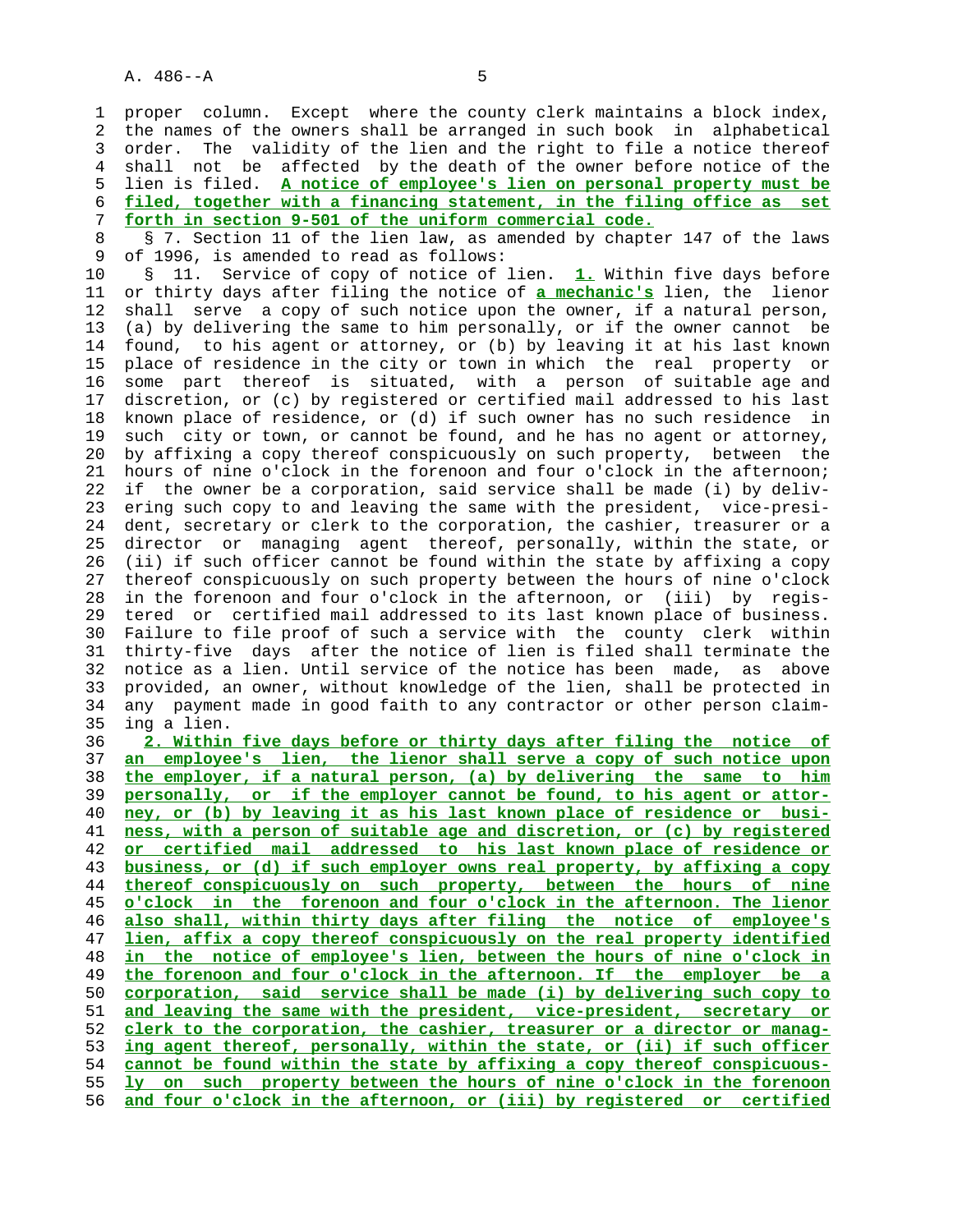1 **mail addressed to its last known place of business, or (iv) by delivery** 2 **to the secretary of the department of state in the same manner as** 3 **required by subparagraph one of paragraph (b) of section three hundred** 4 **six of the business corporation law. Failure to file proof of such a** 5 **service with the county clerk within thirty-five days after the notice** 6 **of lien is filed shall terminate the notice as a lien. Until service of** 7 **the notice has been made, as above provided, an owner, without knowledge** 8 **of the lien, shall be protected in any payment made in good faith to any** 9 **other person claiming a lien.** 10 § 8. Section 11-b of the lien law, as amended by chapter 147 of the 11 laws of 1996, is amended to read as follows: 12 § 11-b. Copy of notice of **mechanic's** lien to a contractor or subcon- 13 tractor. Within five days before or thirty days after filing a notice 14 of **mechanic's** lien in accordance with section ten of this [**chapter**] 15 **article** or the filing of an amendment of notice of **mechanic's** lien in 16 accordance with section twelve-a of this [**chapter**] **article** the lienor 17 shall serve a copy of such notice or amendment by certified mail on the 18 contractor, subcontractor, assignee or legal representative for whom he 19 was employed or to whom he furnished materials or if the lienor is a 20 contractor or subcontractor to the person, firm or corporation with whom 21 the contract was made. A lienor having a direct contractual relationship 22 with a subcontractor or a sub-subcontractor but not with a contractor 23 shall also serve a copy of such notice or amendment by certified mail to 24 the contractor. Failure to file proof of such a service with the county 25 clerk within thirty-five days after the notice of lien is filed shall 26 terminate the notice as a lien. Any lienor, or a person acting on behalf 27 of a lienor, who fails to serve a copy of the notice of **mechanic's** lien 28 as required by this section shall be liable for reasonable attorney's 29 fees, costs and expenses, as determined by the court, incurred in 30 obtaining such copy. 31 § 9. Subdivision 1 of section 12-a of the lien law, as amended by 32 chapter 1048 of the laws of 1971, is amended to read as follows: 33 1. Within sixty days after the original filing, a lienor may amend his 34 lien upon twenty days notice to existing lienors, mortgagees and the 35 owner, provided that no action or proceeding to enforce or cancel the 36 mechanics' lien **or employee's lien** has been brought in the interim, 37 where the purpose of the amendment is to reduce the amount of the lien, 38 except the question of wilful exaggeration shall survive such amendment. 39 § 10. Subdivision 1 of section 13 of the lien law, as amended by chap- 40 ter 878 of the laws of 1947, is amended to read as follows: 41 (1) [**A**] **An employee's lien, or a** lien for materials furnished or labor 42 performed in the improvement of real property**,** shall have priority over 43 a conveyance, mortgage, judgment or other claim against such property 44 not recorded, docketed or filed at the time of the filing of the notice 45 of such lien, except as hereinafter in this chapter provided; over 46 advances made upon any mortgage or other encumbrance thereon after such 47 filing, except as hereinafter in this article provided; and over the 48 claim of a creditor who has not furnished materials or performed labor 49 upon such property, if such property has been assigned by the owner by a 50 general assignment for the benefit of creditors, within thirty days 51 before the filing of either of such notices; and also over an attachment 52 hereafter issued or a money judgment hereafter recovered upon a claim, 53 which, in whole or in part, was not for materials furnished, labor 54 performed or moneys advanced for the improvement of such real property; 55 and over any claim or lien acquired in any proceedings upon such judg- 56 ment. Such liens shall also have priority over advances made upon a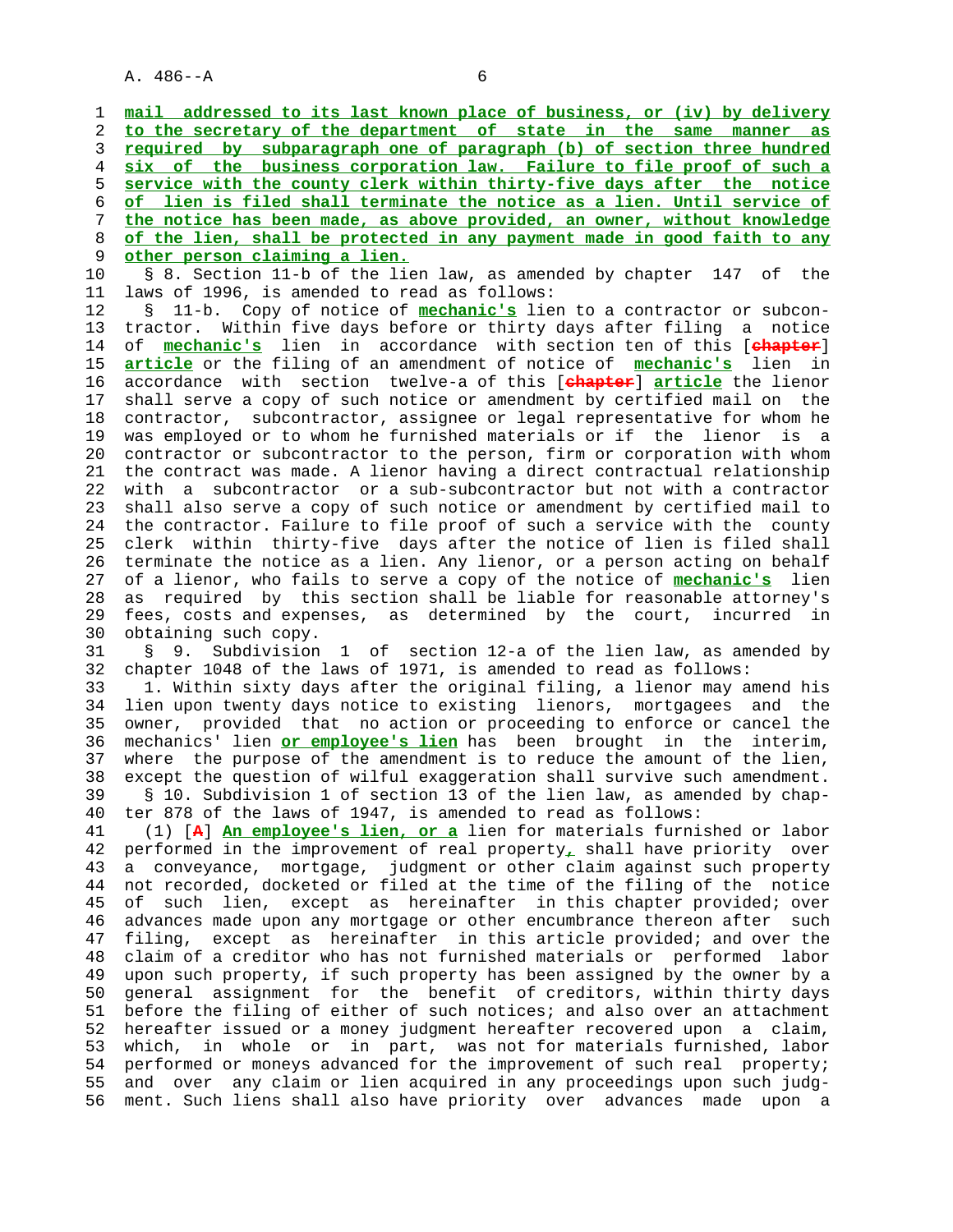1 contract by an owner for an improvement of real property which contains 2 an option to the contractor, his successor or assigns to purchase the 3 property, if such advances were made after the time when the labor began 4 or the first item of material was furnished, as stated in the notice of 5 lien. If several buildings are demolished, erected, altered or repaired, 6 or several pieces or parcels of real property are improved, under one 7 contract, and there are conflicting liens thereon, each lienor shall 8 have priority upon the particular part of the real property or upon the<br>9 particular building or premises where his labor is performed or his 9 particular building or premises where his labor is performed or his 10 materials are used. Persons shall have no priority on account of the 11 time of filing their respective notices of liens, but all liens shall be 12 on a parity except as hereinafter in section fifty-six of this chapter 13 provided; and except that in all cases laborers for daily or weekly<br>14 waqes with a mechanic's lien, and employees with an employee's lien. 14 wages **with a mechanic's lien, and employees with an employee's lien,** 15 shall have preference over all other claimants under this article.

 16 § 11. Section 17 of the lien law, as amended by chapter 324 of the 17 laws of 2000, is amended to read as follows:

 18 § 17. Duration of lien. **1. (a)** No **mechanic's** lien specified in this 19 article shall be a lien for a longer period than one year after the 20 notice of lien has been filed, unless within that time an action is 21 commenced to foreclose the lien, and a notice of the pendency of such 22 action, whether in a court of record or in a court not of record, is 23 filed with the county clerk of the county in which the notice of lien is 24 filed, containing the names of the parties to the action, the object of 25 the action, a brief description of the real property affected thereby, 26 and the time of filing the notice of lien; or unless an extension to 27 such lien, except for a lien on real property improved or to be improved 28 with a single family dwelling, is filed with the county clerk of the 29 county in which the notice of lien is filed within one year from the 30 filing of the original notice of lien, continuing such lien and such 31 lien shall be redocketed as of the date of filing such extension. Such 32 extension shall contain the names of the lienor and the owner of the 33 real property against whose interest therein such lien is claimed, a 34 brief description of the real property affected by such lien, the amount 35 of such lien, and the date of filing the notice of lien. No lien shall 36 be continued by such extension for more than one year from the filing 37 thereof. In the event an action is not commenced to foreclose the lien 38 within such extended period, such lien shall be extinguished unless an 39 order be granted by a court of record or a judge or justice thereof, 40 continuing such lien, and such lien shall be redocketed as of the date 41 of granting such order and a statement made that such lien is continued 42 by virtue of such order. A lien on real property improved or to be 43 improved with a single family dwelling may only be extended by an order 44 of a court of record, or a judge or justice thereof. No lien shall be 45 continued by court order for more than one year from the granting there- 46 of, but a new order and entry may be made in each of two successive 47 years. If a lienor is made a party defendant in an action to enforce 48 another lien, and the plaintiff or such defendant has filed a notice of 49 the pendency of the action within the time prescribed in this section, 50 the lien of such defendant is thereby continued. Such action shall be 51 deemed an action to enforce the lien of such defendant lienor. The fail- 52 ure to file a notice of pendency of action shall not abate the action as 53 to any person liable for the payment of the debt specified in the notice 54 of lien, and the action may be prosecuted to judgment against such 55 person. The provisions of this section in regard to continuing liens 56 shall apply to liens discharged by deposit or by order on the filing of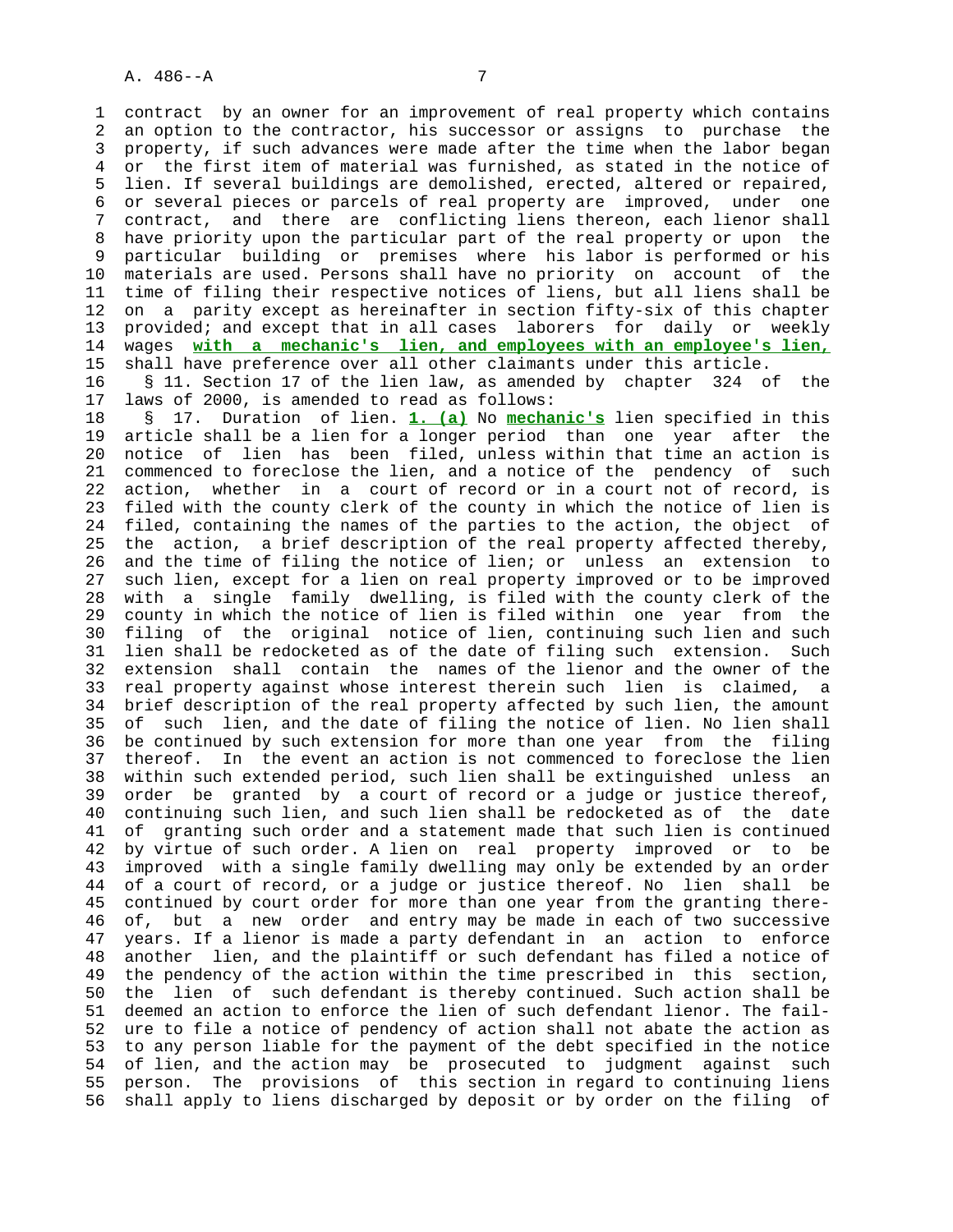1 an undertaking. Where a lien is discharged by deposit or by order, a 2 notice of pendency of action shall not be filed.

**(b)** A lien, the duration of which has been extended by the filing of a 4 notice of the pendency of an action as above provided, shall neverthe- 5 less terminate as a lien after such notice has been canceled as provided 6 in section sixty-five hundred fourteen of the civil practice law and 7 rules or has ceased to be effective as constructive notice as provided 8 in section sixty-five hundred thirteen of the civil practice law and<br>9 rules. rules.

**2. (a) No employee's lien on real property shall be a lien for a long- er period than one year after the notice of lien has been filed, unless an extension to such lien is filed with the county clerk of the county in which the notice of lien is filed within one year from the filing of the original notice of lien, continuing such lien and such lien shall be redocketed as of the date of filing such extension. Such extension shall contain the names of the lienor and the owner of the real property against whose interest therein such lien is claimed, a brief description of the property affected by such lien, the amount of such lien, and the date of filing the notice of lien. No lien shall be continued by such extension for more than one year from the filing thereof. In the event an action is not commenced to obtain judgment on the wage claim or to foreclose the lien within such extended period, such lien shall be extinguished unless an order be granted by a court of record or a judge or justice thereof, continuing such lien, and such lien shall be redock- eted as of the date of granting such order and a statement made that such lien is continued by virtue of such order.**

**(b) No employee's lien on personal property shall be a lien for a longer period than one year after the financing statement has been recorded, unless an extension to such lien, is filed with the filing office in which the financing statement is required to be filed pursuant to section 9-501 of the uniform commercial code within one year from the filing of the original financing statement, continuing such lien. Such extension shall contain the names of the lienor and the owner of the property against whose interest therein such lien is claimed, a brief description of the prior financing statement to be extended, and the date of filing the prior financing statement. No lien shall be contin- ued by such extension for more than one year from the filing thereof. In the event an action is not commenced to obtain judgment on the wage claim or to foreclose the lien within such extended period, such lien shall be extinguished unless an order be granted by a court of record or a judge or justice thereof, continuing such lien, and such lien shall be refiled as of the date of granting such order and a statement made that such lien is continued by virtue of such order.**

**(c) If a lienor is made a party defendant in an action to enforce another lien, and the plaintiff or such defendant has filed a notice of the pendency of the action within the time prescribed in this section, the lien of such defendant is thereby continued. Such action shall be deemed an action to enforce the lien of such defendant lienor. The fail- ure to file a notice of pendency of action shall not abate the action as to any person liable for the payment of the debt specified in the notice of lien, and the action may be prosecuted to judgment against such person. The provisions of this section in regard to continuing liens shall apply to liens discharged by deposit or by order on the filing of an undertaking. Where a lien is discharged by deposit or by order, a notice of pendency of action shall not be filed.**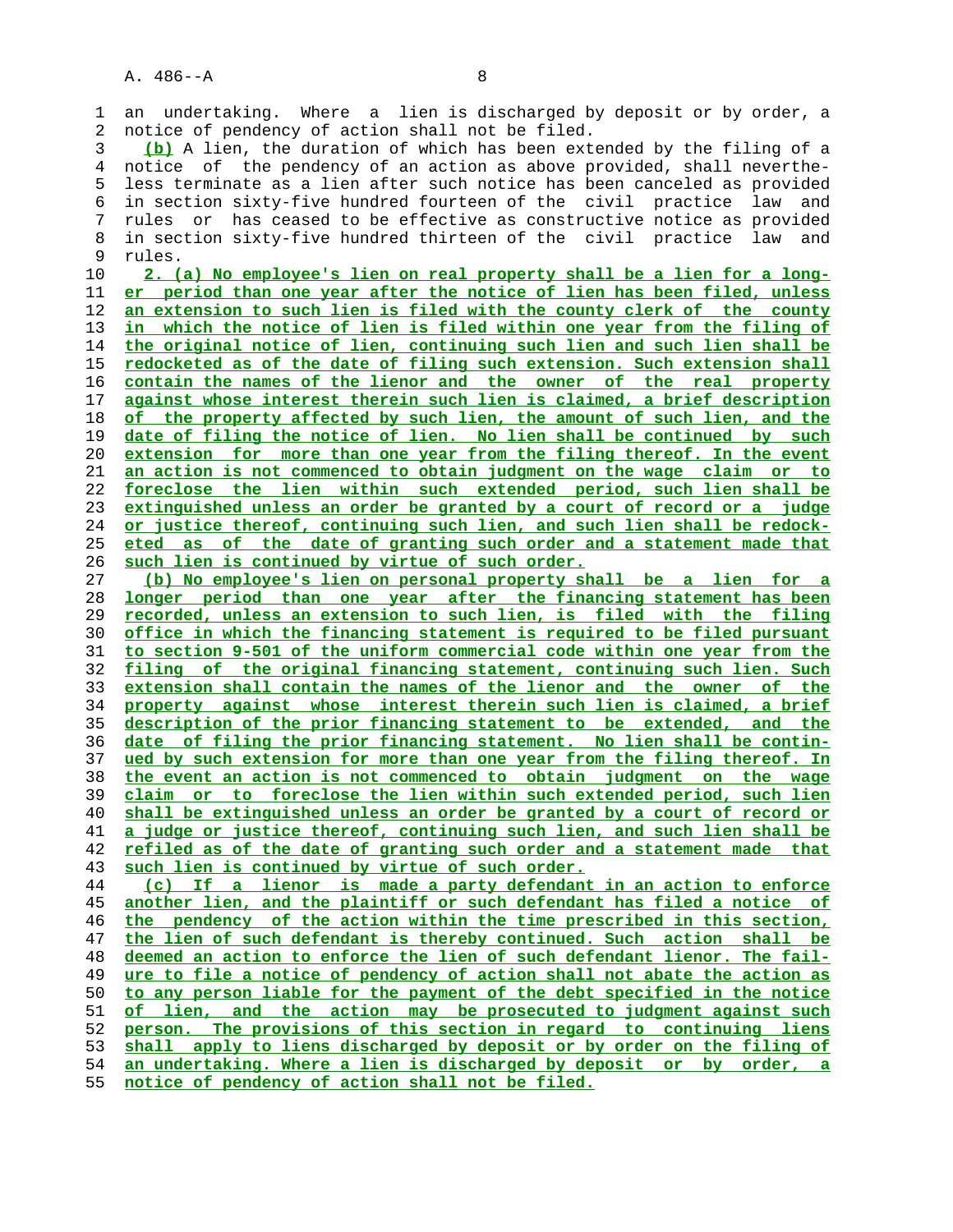**(d) Notwithstanding the foregoing, if a lienor commences a foreclosure action or an action to obtain a judgment on the wage claim within one year from the filing of the notice of lien on real property or the recording of the financing statement creating lien on personal property, the lien shall be extended during the pendency of the action and for one hundred twenty days following the entry of final judgment in such action, unless the action results in a final judgment or administrative order in the lienor's favor on the wage claims and the lienor commences a foreclosure action, in which instance the lien shall be valid during the pendency of the foreclosure action. If a lien is extended due to the pendency of a foreclosure action or an action to obtain a judgment on the wage claim, the lienor shall file a notice of such pendency and extension with the county clerk of the county in which the notice of lien is filed, containing the names of the parties to the action, the object of the action, a brief description of the property affected thereby, and the time of filing the notice of lien, or in the case of a lien on personal property shall file such notice with the office author- ized to accept financing statements pursuant to section 9-501 of the uniform commercial code. For purposes of this section, an action to obtain judgment on a wage claim includes an action brought in any court of competent jurisdiction, the submission of a complaint to the depart- ment of labor or the submission of a claim to arbitration pursuant to an arbitration agreement. An action also includes an investigation of wage claims by the commissioner of labor or the attorney general of the state of New York, regardless of whether such investigation was initiated by a complaint. (e) A lien, the duration of which has been extended by the filing of a**

**notice of the pendency of an action as above provided, shall neverthe- less terminate as a lien after such notice has been canceled as provided in section sixty-five hundred fourteen of the civil practice law and rules or has ceased to be effective as constructive notice as provided in section sixty-five hundred thirteen of the civil practice law and rules.**

 34 § 12. Subdivisions 2 and 4 of section 19 of the lien law, subdivision 35 2 as amended by chapter 310 of the laws of 1962, subdivision 4 as added 36 by chapter 582 of the laws of 2002 and paragraph a of subdivision 4 as 37 further amended by section 104 of part A of chapter 62 of the laws of 38 2011, are amended to read as follows:

 39 (2) By failure to begin an action to foreclose such lien or to secure 40 an order continuing it, within one year from the time of filing the 41 notice of lien, unless **(i)** an action be begun within the same period to 42 foreclose a mortgage or another mechanic's lien upon the same property 43 or any part thereof and a notice of pendency of such action is filed 44 according to law**, or (ii) an action is commenced to obtain a judgment on a wage claim pursuant to subdivision two of section seventeen of this article**, but a lien, the duration of which has been extended by the 47 filing of a notice of the pendency of an action as herein provided, 48 shall nevertheless terminate as a lien after such notice has been 49 cancelled or has ceased to be effective as constructive notice.

 50 (4) Either before or after the beginning of an action by the **employer,** 51 owner or contractor executing a bond or undertaking in an amount equal 52 to one hundred ten percent of such lien conditioned for the payment of 53 any judgment which may be rendered against the property **or employer** for 54 the enforcement of the lien:

 55 a. The execution of any such bond or undertaking by any fidelity or 56 surety company authorized by the laws of this state to transact busi-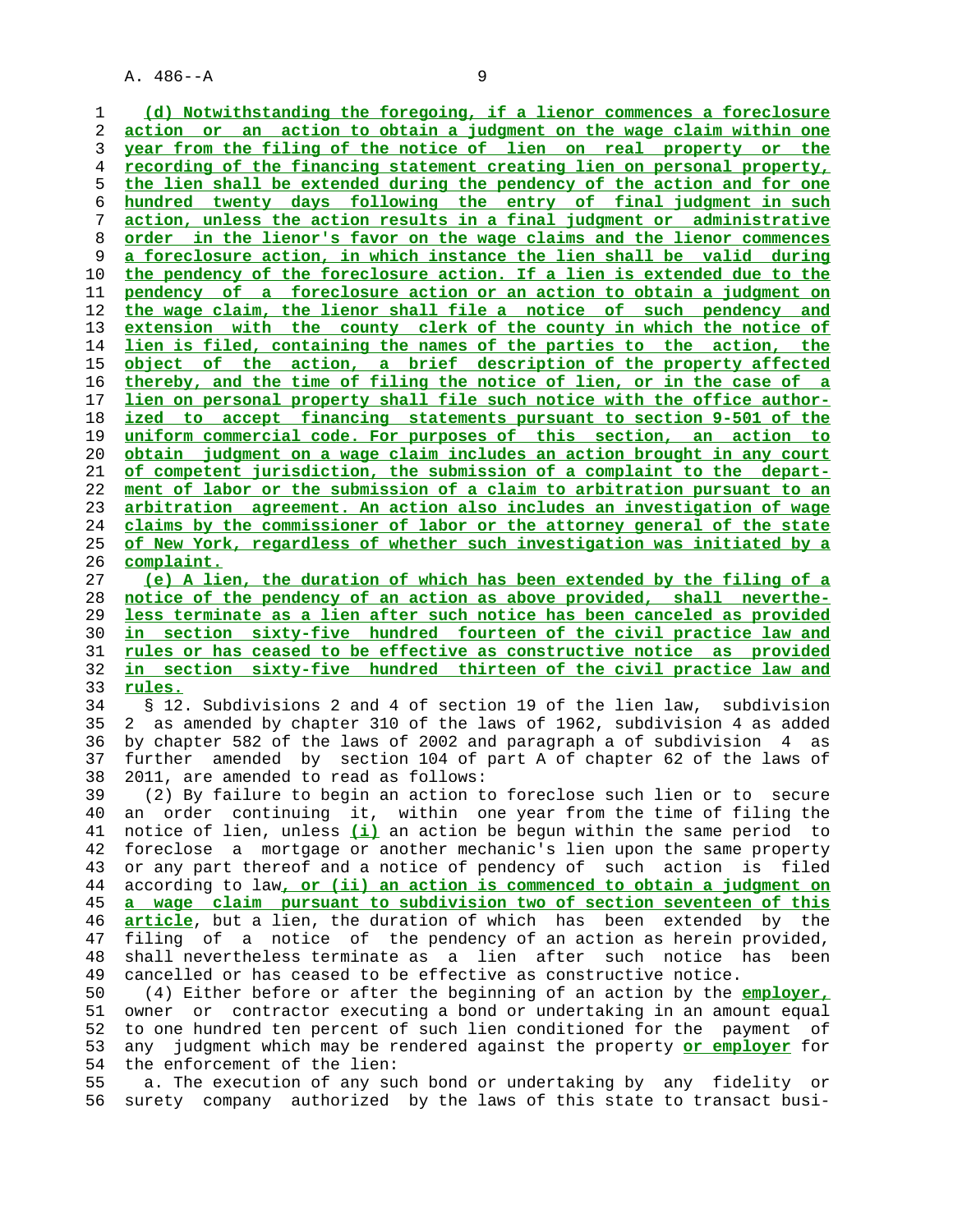1 ness, shall be sufficient; and where a certificate of qualification has 2 been issued by the superintendent of financial services under the 3 provisions of section one thousand one hundred eleven of the insurance 4 law, and has not been revoked, no justification or notice thereof shall 5 be necessary. Any such company may execute any such bond or undertaking 6 as surety by the hand of its officers, or attorney, duly authorized 7 thereto by resolution of its board of directors, a certified copy of 8 which resolution, under the seal of said company, shall be filed with each bond or undertaking. Any such bond or undertaking shall be filed 10 with the clerk of the county in which the notice of lien is filed, and a 11 copy shall be served upon the adverse party. The undertaking is effec- 12 tive when so served and filed. If a certificate of qualification issued 13 pursuant to subsections (b), (c) and (d) of section one thousand one 14 hundred eleven of the insurance law is not filed with the undertaking, a 15 party may except, to the sufficiency of a surety and by a written notice 16 of exception served upon the adverse party within ten days after 17 receipt, a copy of the undertaking. Exceptions deemed by the court to 18 have been taken unnecessarily, or for vexation or delay, may, upon 19 notice, be set aside, with costs. Where no exception to sureties is 20 taken within ten days or where exceptions taken are set aside, the 21 undertaking shall be allowed.

 22 b. In the case of bonds or undertakings not executed pursuant to para- 23 graph a of this subdivision, the **employer,** owner or contractor shall 24 execute an undertaking with two or more sufficient sureties, who shall 25 be free holders, to the clerk of the county where the premises are situ- 26 ated. The sureties must together justify in at least double the sum 27 named in the undertaking. A copy of the undertaking, with notice that 28 the sureties will justify before the court, or a judge or justice there- 29 of, at the time and place therein mentioned, must be served upon the 30 lienor or his attorney, not less than five days before such time. Upon 31 the approval of the undertaking by the court, judge or justice an order 32 shall be made by such court, judge or justice discharging such lien.

 33 c. If the lienor cannot be found, or does not appear by attorney, 34 service under this subsection may be made by leaving a copy of such 35 undertaking and notice at the lienor's place of residence, or if a 36 corporation at its principal place of business within the state as stat- 37 ed in the notice of lien, with a person of suitable age and discretion 38 therein, or if the house of his abode or its place of business is not 39 stated in said notice of lien and is not known, then in such manner as 40 the court may direct. The premises, if any, described in the notice of 41 lien as the lienor's residence or place of business shall be deemed to 42 be his said residence or its place of business for the purposes of said 43 service at the time thereof, unless it is shown affirmatively that the 44 person servicing the papers or directing the service had knowledge to 45 the contrary. Notwithstanding the other provisions of this subdivision 46 relating to service of notice, in any case where the mailing address of 47 the lienor is outside the state such service may be made by registered 48 or certified mail, return receipt requested, to such lienor at the mail- 49 ing address contained in the notice of lien.

 50 d. Except as otherwise provided in this subdivision, the provisions of 51 article twenty-five of the civil practice law and rules regulating 52 undertakings is applicable to a bond or undertaking given for the 53 discharge of a lien on account of private improvements **or of an employ-** 54 **ee's lien**.

 55 § 13. Section 24 of the lien law, as amended by chapter 515 of the 56 laws of 1929, is amended to read as follows: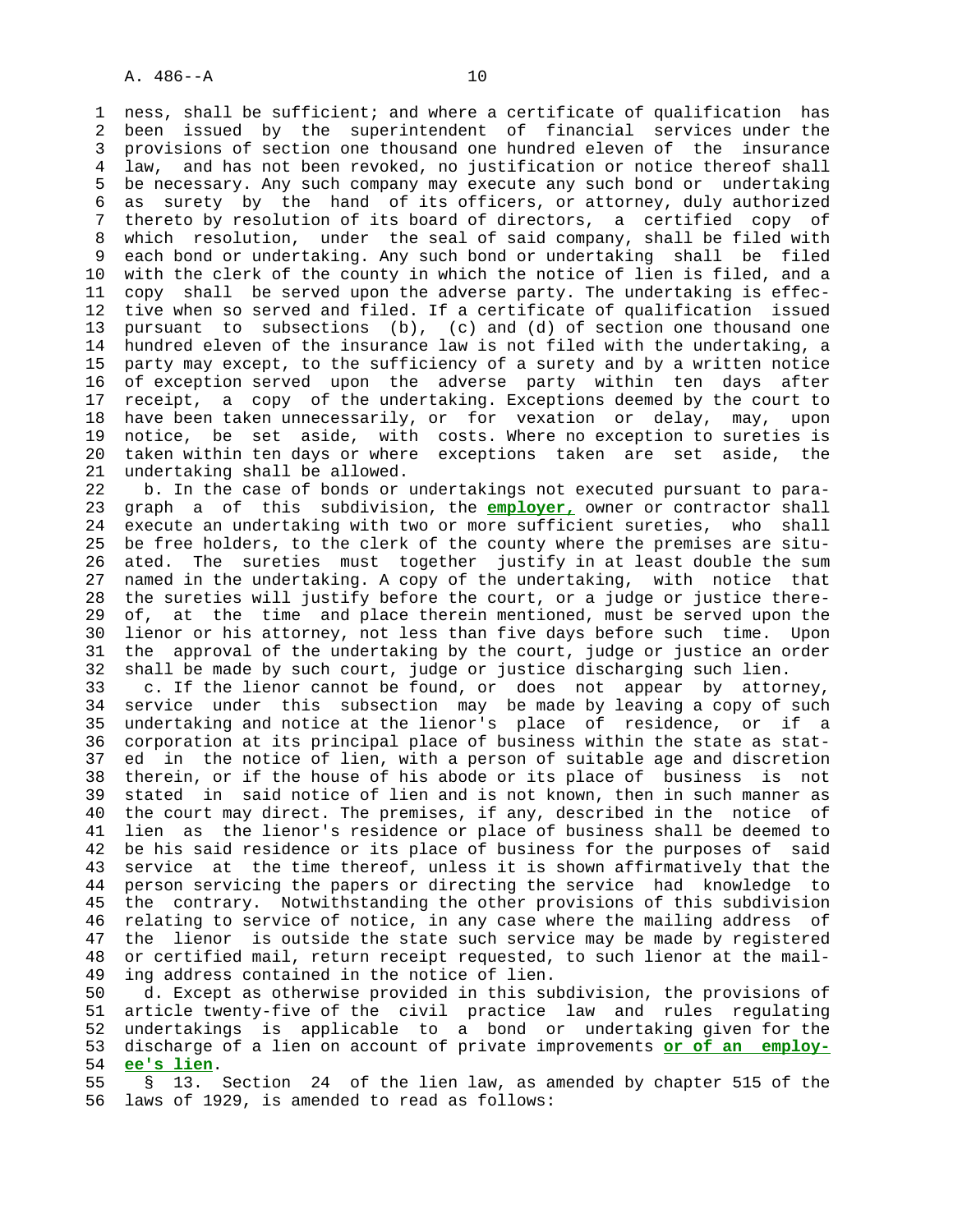1 § 24. Enforcement of [**mechanic's**] lien. **(1) Real property.** The 2 [**mechanics'**] liens **on real property** specified in this article may be 3 enforced against the property specified in the notice of lien and which 4 is subject thereto and against any person liable for the debt upon which 5 the lien is founded, as prescribed in article three of this chapter.

**(2) Personal property. An employee's lien on personal property speci- fied in this article may immediately be enforced against the property through a foreclosure as prescribed in article nine of the uniform commercial code, or upon judgment obtained by the employee, commissioner of labor or attorney general of the state of New York, may be enforced in any manner available to the judgment creditor pursuant to article nine of the uniform commercial code or other applicable laws.**

13 § 14. Section 26 of the lien law, as amended by chapter 373 of the 14 laws of 1977, is amended to read as follows: laws of 1977, is amended to read as follows:

 15 § 26. Subordination of liens after agreement with owner. In case an 16 owner of real property shall execute to one or more persons, or a corpo- 17 ration, as trustee or trustees, a bond and mortgage or a note and mort- 18 gage affecting such property in whole or in part, or an assignment of 19 the moneys due or to become due under a contract for a building loan in 20 relation to such property, and in case such mortgage, if any, shall be 21 recorded in the office of the register of the county where such real 22 property is situated, or if such county has no register then in the 23 office of the clerk of such county, and in case such assignment, if any, 24 shall be filed in the office of the clerk of the county where such real 25 property is situated; and in case lienors having [**mechanics'**] liens 26 against said real property, notices of which have been filed up to and 27 not later than fifteen days after the recording of such mortgage or the 28 filing of such assignment, and which liens have not been discharged as 29 in this article provided, shall, to the extent of at least fifty-five 30 per centum of the aggregate amount for which such notices of liens have 31 been so filed, approve such bond and mortgage or such note and mortgage, 32 if any, and such assignment, if any, by an instrument or instruments in 33 writing, duly acknowledged and filed in the office of such county clerk, 34 then all mechanics' liens for labor performed or material furnished 35 prior to the recording of such mortgage or filing of such assignment, 36 whether notices thereof have been theretofore or are thereafter filed 37 and which have not been discharged as in this article provided, shall be 38 subordinate to the lien of such trust bond and mortgage or such trust 39 note and mortgage to the extent of the aggregate amount of all certif- 40 icates of interest therein issued by such trustee or trustees, or their 41 successors, for moneys loaned, materials furnished, labor performed and 42 any other indebtedness incurred after said trust mortgage shall have 43 been recorded, and for expenses in connection with said trust mortgage, 44 and shall also be subordinate to the lien of the bond and mortgage or 45 note and mortgage, given to secure the amount agreed to be advanced 46 under such contract for a building loan to the extent of the amount 47 which shall be advanced by the holder of such bond and mortgage or such 48 note and mortgage to the trustee or trustees, or their successors, under 49 such assignment. The provisions of this section shall apply to all bonds 50 and mortgages and notes and mortgages and all assignments of moneys due, 51 or to become due under building loan contracts executed by such owner, 52 in like manner, and recorded or filed, from time to time as hereinbefore 53 provided. In case of an assignment to trustees under the provisions of 54 this section, the trustees and their successors shall be the agents of 55 the assignor to receive and receipt for any and all sums advanced by the 56 holder of the building loan bond and mortgage or the building loan note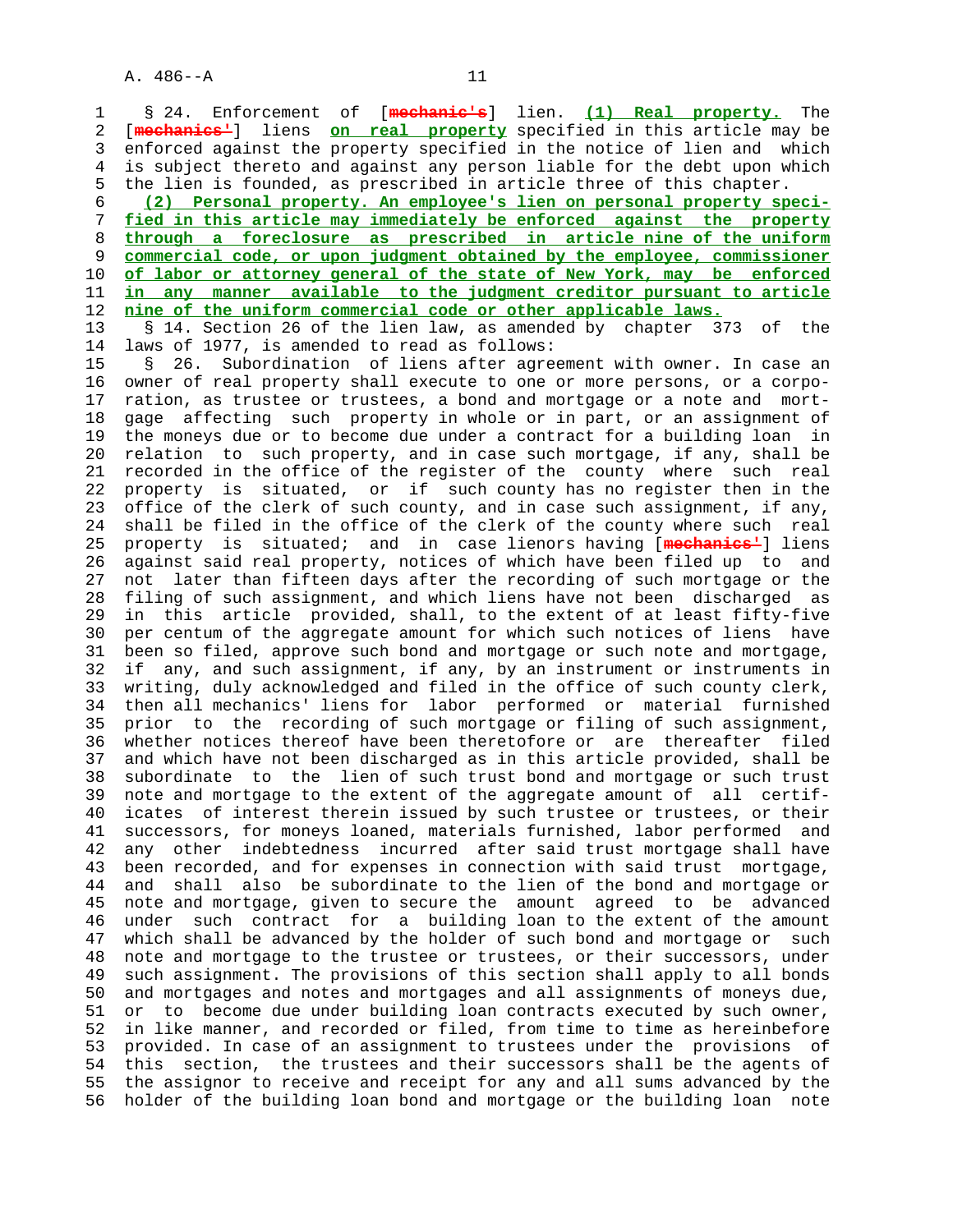1 and mortgage under the building loan contract and such assignment. No 2 lienor shall have any priority over the bond and mortgage or note and 3 mortgage given to secure the money agreed to be advanced under a build- 4 ing loan contract or over the advances made thereunder, by reason of any 5 act preceding the making and approval of such assignment.

 6 § 15. Section 38 of the lien law, as amended by chapter 859 of the 7 laws of 1930, is amended to read as follows:

8 § 38. Itemized statement may be required of lienor. A lienor who has<br>9 filed a notice of mechanic's lien shall, on demand in writing, deliver 9 filed a notice of **mechanic's** lien shall, on demand in writing, deliver 10 to the owner or contractor making such demand a statement in writing 11 which shall set forth the items of labor and/or material and the value 12 thereof which make up the amount for which he claims a lien, and which 13 shall also set forth the terms of the contract under which such items 14 were furnished. The statement shall be verified by the lienor or his 15 agent in the form required for the verification of notices in section 16 nine of this [**chapter**] **article**. If the lienor shall fail to comply with 17 such a demand within five days after the same shall have been made by 18 the owner or contractor, or if the lienor delivers an insufficient 19 statement, the person aggrieved may petition the supreme court of this 20 state or any justice thereof, or the county court of the county where 21 the premises are situated, or the county judge of such county for an 22 order directing the lienor within a time specified in the order to 23 deliver to the petitioner the statement required by this section. Two 24 days' notice in writing of such application shall be served upon the 25 lienor. Such service shall be made in the manner provided by law for the 26 personal service of a summons. The court or a justice or judge thereof 27 shall hear the parties and upon being satisfied that the lienor has 28 failed, neglected or refused to comply with the requirements of this 29 section shall have an appropriate order directing such compliance. In 30 case the lienor fails to comply with the order so made within the time 31 specified, then upon five days' notice to the lienor, served in the 32 manner provided by law for the personal service of a summons, the court 33 or a justice or judge thereof may make an order cancelling the lien.

 34 § 16. Section 39 of the lien law, as added by chapter 859 of the laws 35 of 1930, is amended to read as follows:

 36 § 39. Lien wilfully exaggerated is void. In any action or proceeding 37 to enforce a [**mechanic's**] lien upon a private or public improvement or 38 in which the validity of the lien is an issue, if the court shall find 39 that a lienor has wilfully exaggerated the amount for which he claims a 40 lien as stated in his notice of lien, his lien shall be declared to be 41 void and no recovery shall be had thereon. No such lienor shall have a 42 right to file any other or further lien for the same claim. A second or 43 subsequent lien filed in contravention of this section may be vacated 44 upon application to the court on two days' notice.

 45 § 17. Section 40 of the lien law, as amended by chapter 515 of the 46 laws of 1929, is amended to read as follows:

 47 § 40. Construction of article. This article is to be construed in 48 connection with article two of this chapter, and provides proceedings 49 for the enforcement of **employee's liens on real property, as well as** 50 liens for labor performed and materials furnished in the improvement of 51 real property, created by virtue of such article.

 52 § 18. Section 41 of the lien law, as amended by chapter 807 of the 53 laws of 1952, is amended to read as follows:

 54 § 41. Enforcement of mechanic's **or employee's** lien on real property. A 55 mechanic's lien **or employee's lien** on real property may be enforced 56 against such property, and against a person liable for the debt upon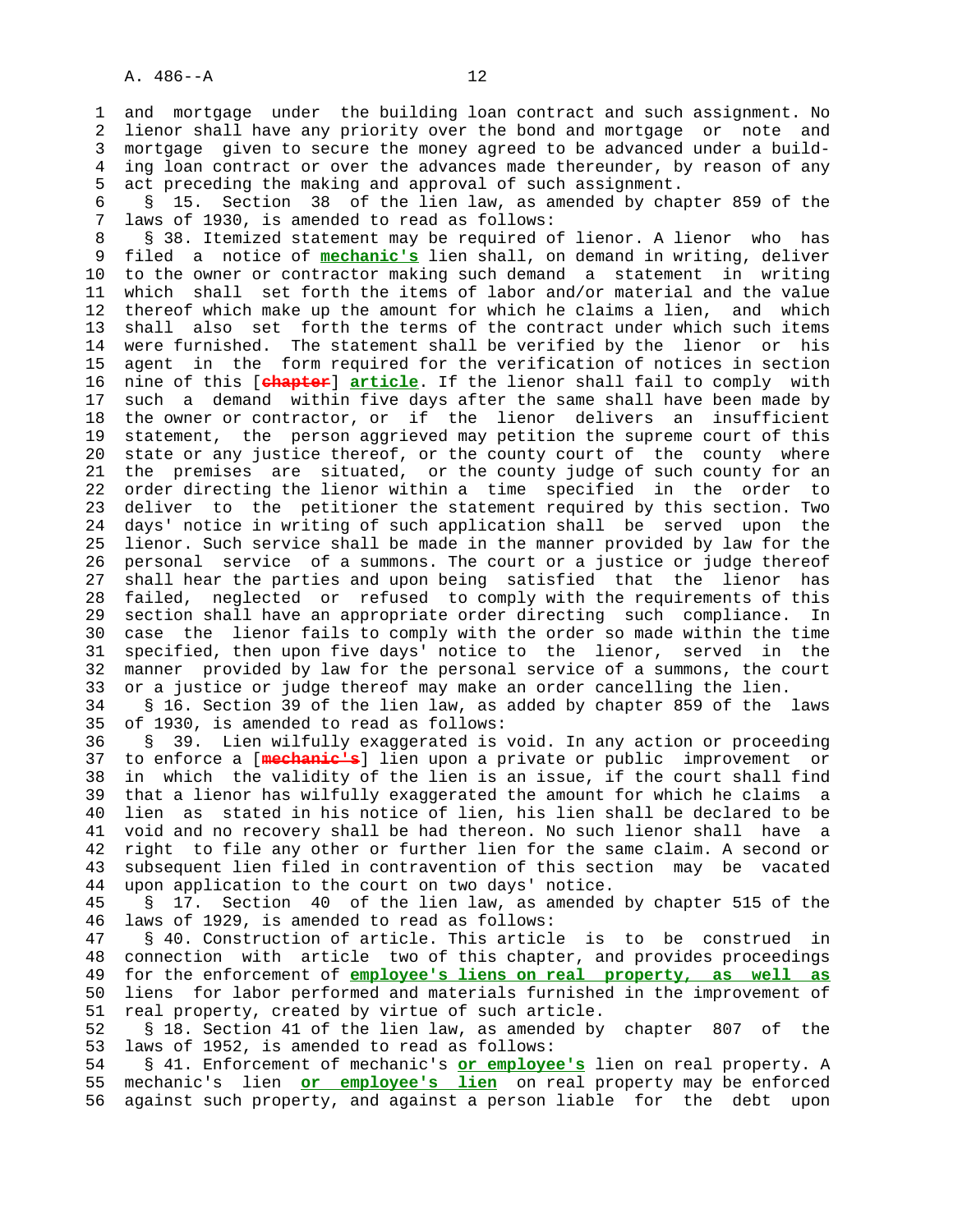1 which the lien is founded, by an action, by the lienor, his assignee or 2 legal representative, in the supreme court or in a county court other- 3 wise having jurisdiction, regardless of the amount of such debt, or in a 4 court which has jurisdiction in an action founded on a contract for a 5 sum of money equivalent to the amount of such debt.

 6 § 19. Section 43 of the lien law, as amended by chapter 310 of the 7 laws of 1962, is amended to read as follows:

8 § 43. Action in a court of record; consolidation of actions. The<br>9 provisions of the real property actions and proceedings law relating to 9 provisions of the real property actions and proceedings law relating to 10 actions for the foreclosure of a mortgage upon real property, and the 11 sale and the distribution of the proceeds thereof apply to actions in a 12 court of record, to enforce mechanics' liens **and employees' liens** on 13 real property, except as otherwise provided in this article. If actions 14 are brought by different lienors in a court of record, the court in 15 which the first action was brought, may, upon its own motion, or upon 16 the application of any party in any of such actions, consolidate all of 17 such actions.

 18 § 20. Section 46 of the lien law, as amended by chapter 515 of the 19 laws of 1929, is amended to read as follows:

 20 § 46. Action in a court not of record. If an action to enforce a 21 mechanic's lien **or employee's lien** against real property is brought in a 22 court not of record, it shall be commenced by the personal service upon 23 the owner of a summons and complaint verified in the same manner as a 24 complaint in an action in a court of record. The complaint must set 25 forth substantially the facts contained in the notice of lien, and the 26 substance of the agreement under which the labor was performed or the 27 materials were furnished**, or if the lien is based upon a wage claim as** 28 **defined in section two of this chapter, the basis for such wage claim**. 29 The form and contents of the summons shall be the same as provided by 30 law for the commencement of an action upon a contract in such court. The 31 summons must be returnable not less than twelve nor more than twenty 32 days after the date of the summons, or if service is made by publica-

 33 tion, after the day of the last publication of the summons. Service 34 must be made at least eight days before the return day.

 35 § 21. Section 50 of the lien law, as amended by chapter 515 of the 36 laws of 1929, is amended to read as follows:

 37 § 50. Execution. Execution may be issued upon a judgment obtained in 38 an action to enforce a mechanic's lien **or an employee's lien** against 39 real property in a court not of record, which shall direct the officer 40 to sell the title and interest of the owner in the premises, upon which 41 the lien set forth in the complaint existed at the time of filing the 42 notice of lien.

 43 § 22. Section 53 of the lien law, as amended by chapter 515 of the 44 laws of 1929, is amended to read as follows:

 45 § 53. Costs and disbursements. If an action is brought to enforce a 46 mechanic's lien **or an employee's lien** against real property in a court 47 of record, the costs and disbursements shall rest in the discretion of 48 the court, and may be awarded to the prevailing party. The judgment 49 rendered in such an action shall include the amount of such costs and 50 specify to whom and by whom the costs are to be paid. If such action is 51 brought in a court not of record, they shall be the same as allowed in 52 civil actions in such court. The expenses incurred in serving the 53 summons by publication may be added to the amount of costs now allowed 54 in such court.

 55 § 23. Section 59 of the lien law, as amended by chapter 515 of the 56 laws of 1929, is amended to read as follows: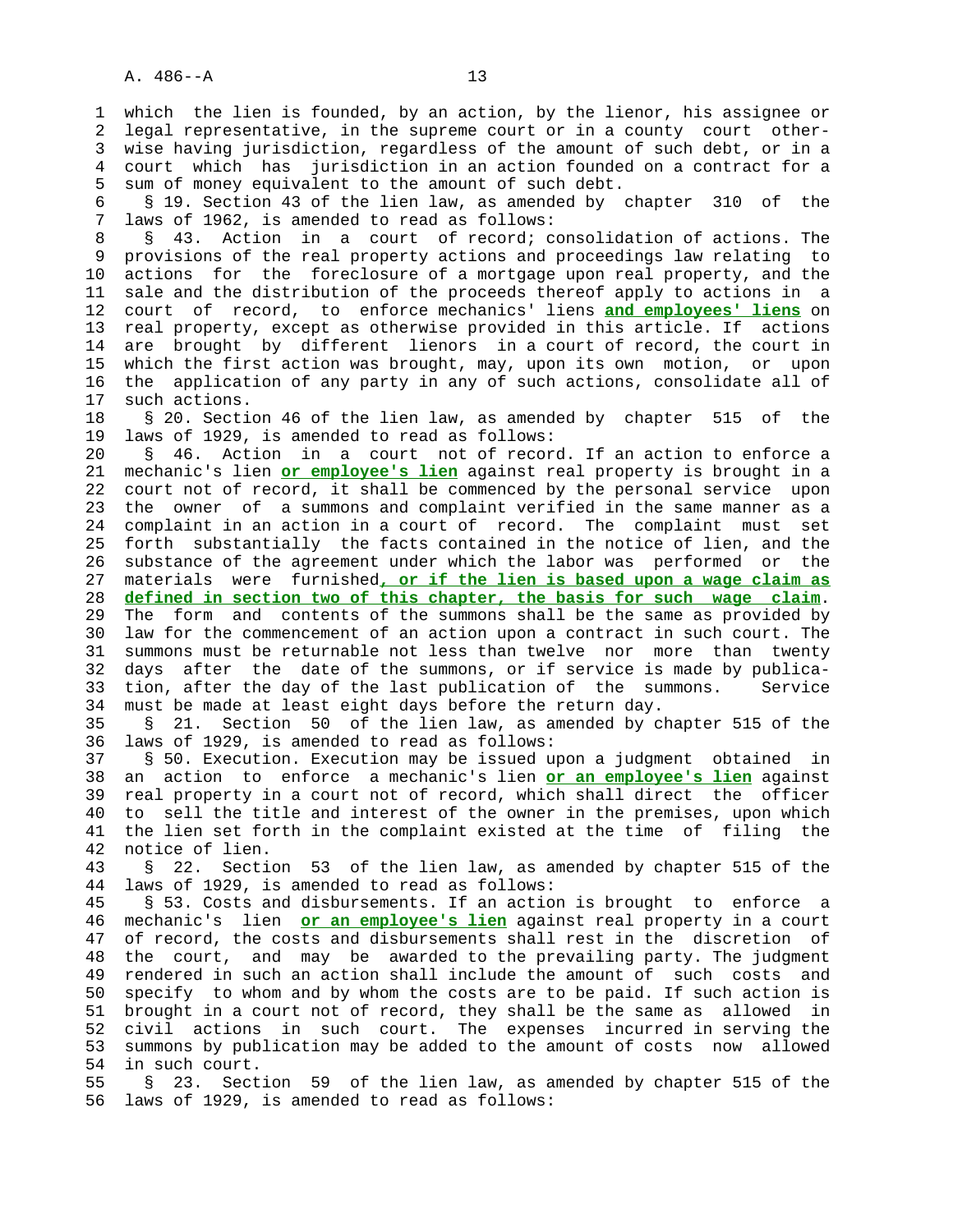1 § 59. Vacating of a [**mechanic's**] lien; cancellation of bond; return of 2 deposit, by order of court. **1.** A mechanic's lien notice of which has 3 been filed on real property or a bond given to discharge the same may be 4 vacated and cancelled or a deposit made to discharge a lien pursuant to 5 section twenty **of this chapter** may be returned, by an order of a court 6 of record. Before such order shall be granted, a notice shall be served 7 upon the lienor, either personally or by leaving it as his last known 8 place of residence, with a person of suitable age, with directions to 9 deliver it to the lienor. Such notice shall require the lienor to 10 commence an action to enforce the lien, within a time specified in the 11 notice, not less than thirty days from the time of service, or show 12 cause at a special term of a court of record, or at a county court, in a 13 county in which the property is situated, at a time and place specified 14 therein, why the notice of lien filed or the bond given should not be 15 vacated and cancelled, or the deposit returned, as the case may be. 16 Proof of such service and that the lienor has not commenced the action 17 to foreclose such lien, as directed in the notice, shall be made by 18 affidavit, at the time of applying for such order.

**2. An employee's lien notice of which has been filed on real property or a bond given to discharge the same may be vacated and cancelled or a deposit made to discharge a lien pursuant to section twenty of this chapter may be returned, by an order of a court of record. Before such order shall be granted, a notice shall be served upon the lienor, either personally or by leaving it at his last known place of residence or attorney's place of business, with a person of suitable age, with directions to deliver it to the lienor. Such notice shall require the lienor to commence an action to enforce the lien, or to commence an action to obtain judgment on the wage claim upon which the lien was established, within a time specified in the notice, not less than ninety days from the time of service, or show cause at a special term of a court of record, or at a county court, in a county in which the property is situated, at a time and place specified therein, why the notice of lien filed or the bond given should not be vacated and cancelled, or the deposit returned, as the case may be. Proof of such service and that the lienor has not commenced the action to foreclose such lien or an action to obtain judgment on the wage claim upon which the lien was estab- lished, as directed in the notice, shall be made by affidavit, at the time of applying for such order.**

 39 § 24. Section 62 of the lien law, as amended by chapter 697 of the 40 laws of 1934, is amended to read as follows:

 41 § 62. Bringing in new parties. A lienor who has filed a notice of lien 42 after the commencement of an action in a court of record to foreclose or 43 enforce **an employee's lien or** a mechanic's lien against real property or 44 a public improvement, may at any time up to and including the day 45 preceding the day on which the trial of such action is commenced, make 46 application upon notice to the plaintiff or his attorney in such action, 47 to be made a party therein. Upon good cause shown, the court must order 48 such lienor to be brought in by amendment. If the application is made by 49 any other party in said action to make such lienor or other person a 50 party, the court may in its discretion direct such lienor or other 51 person to be brought in by like amendment. The order to be entered on 52 such application shall provide the time for and manner of serving the 53 pleading of such additional lienor or other person and shall direct that 54 the pleadings, papers and proceedings of the other several parties in 55 such action, shall be deemed amended, so as not to require the making or 56 serving of papers other than said order to effectuate such amendment,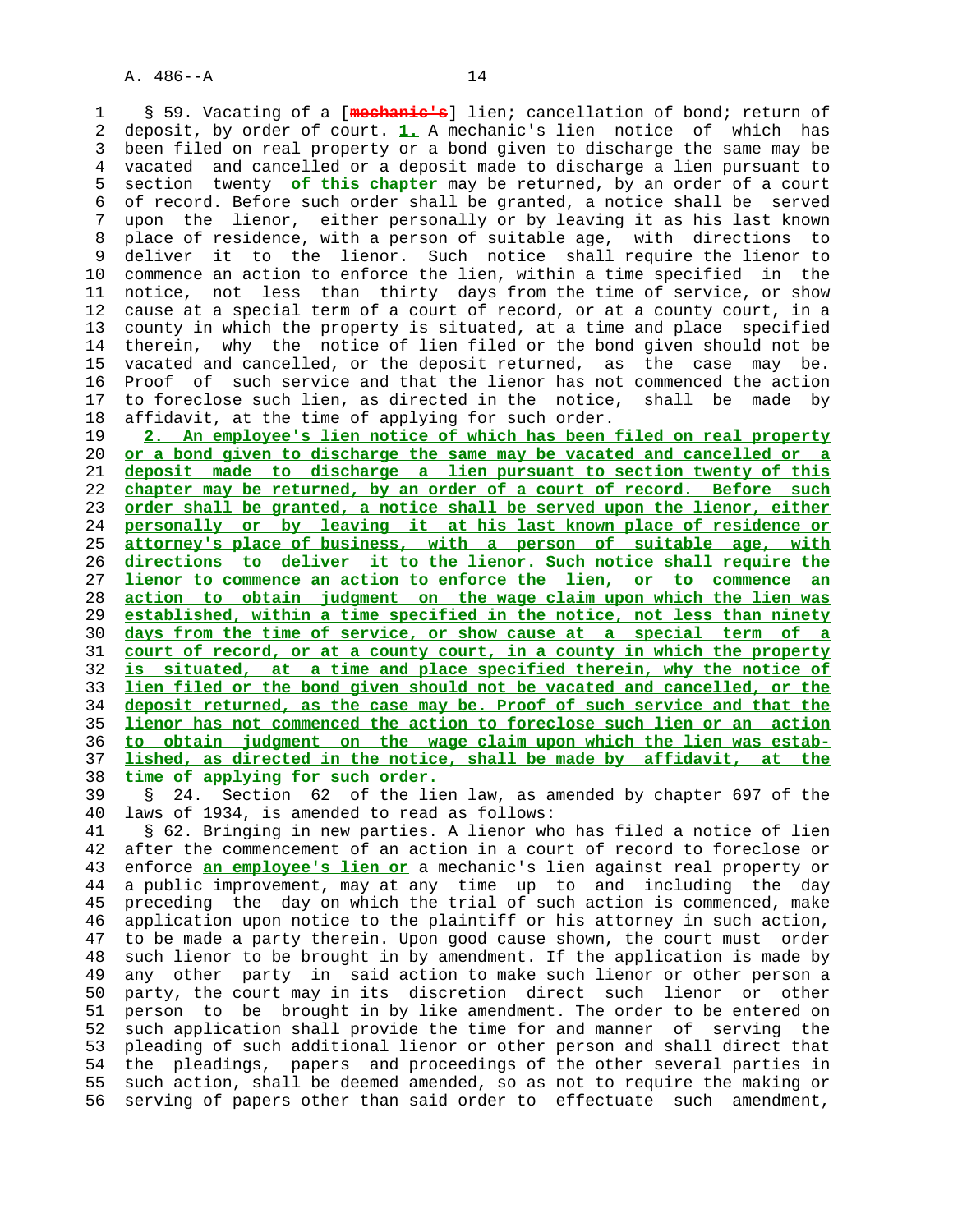1 and shall further provide that the allegations in the answer of such 2 additional lienor or other person shall, for the purposes of the action, 3 be deemed denied by the other parties therein. The action shall be so 4 conducted by the court as not to cause substantially any delay in the 5 trial thereof. The bringing in of such additional lienor or other 6 person shall be without prejudice to the proceedings had, and if the 7 action be on the calendar of the court, same shall retain its place on 8 such calendar without the necessity of serving a new note of issue and<br>9 new notices of trial. new notices of trial.

 10 § 25. Subdivision 3 of section 199-a of the labor law, as amended by 11 chapter 564 of the laws of 2010, is amended to read as follows:

 12 3. Each employee and his or her authorized representative shall be 13 notified in writing**, of the termination of the commissioner's investi-** 14 **gation of the employee's complaint and the result of such investigation,** 15 of any award and collection of back wages and civil penalties, and of 16 any intent to seek criminal penalties. In the event that criminal penal- 17 ties are sought the employee and his or her authorized representative 18 shall be notified of the outcome of prosecution.

 19 § 26. Subdivision 2 of section 663 of the labor law, as amended by 20 chapter 564 of the laws of 2010, is amended to read as follows:

 21 2. By commissioner. On behalf of any employee paid less than the wage 22 to which the employee is entitled under the provisions of this article, 23 the commissioner may bring any legal action necessary, including admin- 24 istrative action, to collect such claim, and the employer shall be 25 required to pay the full amount of the underpayment, plus costs, and 26 unless the employer proves a good faith basis to believe that its under- 27 payment was in compliance with the law, an additional amount as liqui- 28 dated damages. Liquidated damages shall be calculated by the commission- 29 er as no more than one hundred percent of the total amount of 30 underpayments found to be due the employee. In any action brought by the 31 commissioner in a court of competent jurisdiction, liquidated damages 32 shall be calculated as an amount equal to one hundred percent of under- 33 payments found to be due the employee. **Each employee or his or her** 34 **authorized representative shall be notified in writing of the outcome of** 35 **any legal action brought on the employee's behalf pursuant to this** 36 **section.**

 37 § 27. Subdivision 5 of section 6201 of the civil practice law and 38 rules, as amended by chapter 860 of the laws of 1977 and as renumbered 39 by chapter 618 of the laws of 1992, is amended and a new subdivision 6 40 is added to read as follows:

 41 5. the cause of action is based on a judgment, decree or order of a 42 court of the United States or of any other court which is entitled to 43 full faith and credit in this state, or on a judgment which qualifies 44 for recognition under the provisions of article 53[**.**] **of this chapter;** 45 **or**

**6. the cause of action is based on wage claims. "Wage claims," when used in this chapter, shall include any claims of violations of articles five, six, and nineteen of the labor law, section two hundred fifteen of the labor law, and the related regulations or wage orders promulgated by the commissioner of labor, including but not limited to any claims of unpaid, minimum, overtime, and spread-of-hours pay, unlawfully retained gratuities, unlawful deductions from wages, unpaid commissions, unpaid benefits and wage supplements, and retaliation, and any claims pursuant to 18 U.S.C. § 1595, 29 U.S.C. § 201 et seq., and/or employment contract as well as the concomitant liquidated damages and penalties authorized**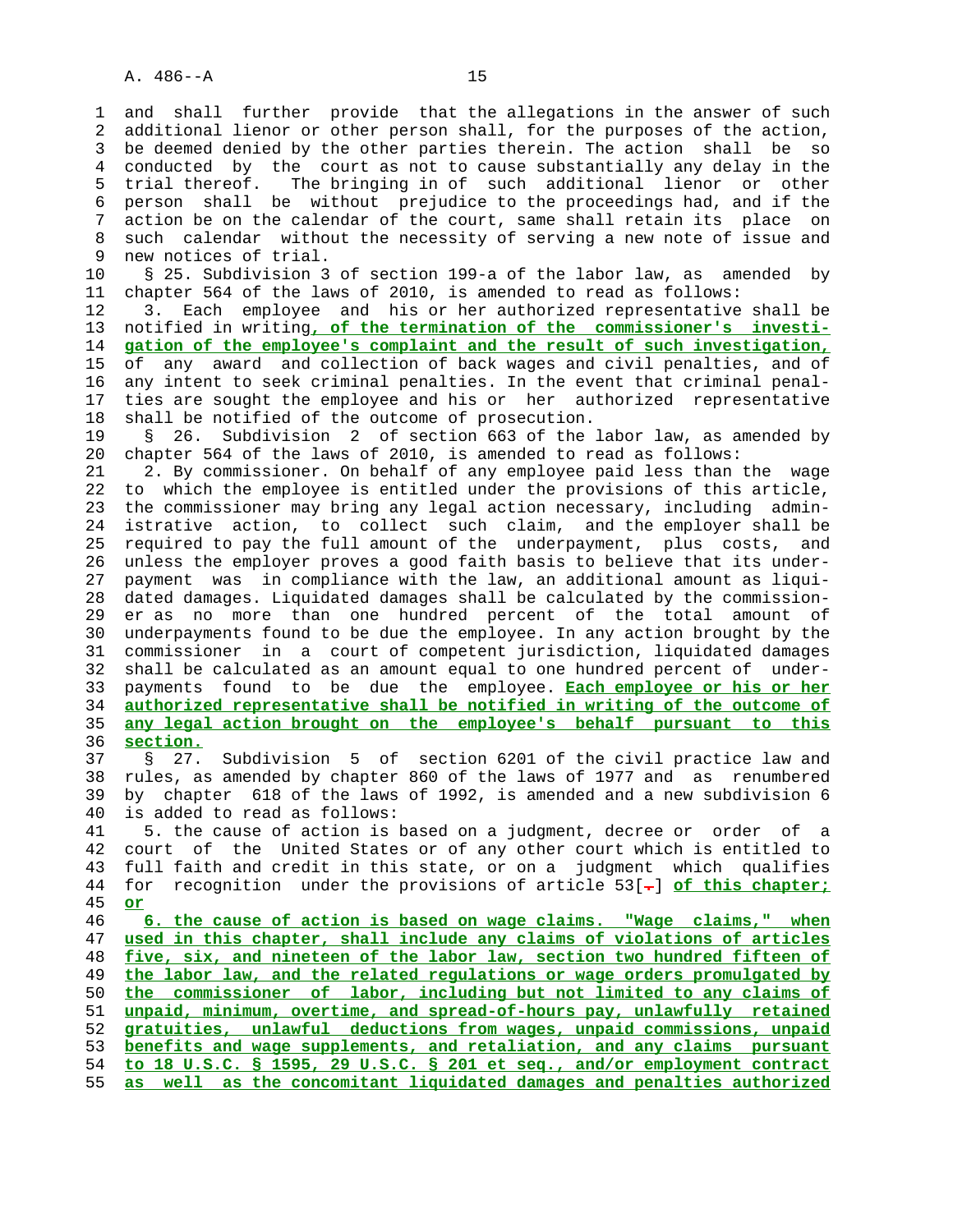1 **pursuant to the labor law, the Fair Labor Standards Act, or any employ-** 2 **ment contract.** 3 § 28. Section 6210 of the civil practice law and rules, as added by 4 chapter 860 of the laws of 1977, is amended to read as follows: 5 § 6210. Order of attachment on notice; temporary restraining order; 6 contents. Upon a motion on notice for an order of attachment, the court 7 may, without notice to the defendant, grant a temporary restraining 8 order prohibiting the transfer of assets by a garnishee as provided in<br>9 subdivision (b) of section 6214. When attachment is sought pursuant to 9 subdivision (b) of section 6214. **When attachment is sought pursuant to** 10 **subdivision six of section 6201, and if the employer contests the** 11 **motion, the court shall hold a hearing within ten days of when the** 12 **employer's response to plaintiffs' motion for attachment is due.** The 13 contents of the order of attachment granted pursuant to this section 14 shall be as provided in subdivision (a) of section 6211. 15 § 29. Subdivision (b) of section 6211 of the civil practice law and 16 rules, as amended by chapter 566 of the laws of 1985, is amended to read 17 as follows: 18 (b) Confirmation of order. Except where an order of attachment is 19 granted on the ground specified in subdivision one **or six** of section 20 6201, an order of attachment granted without notice shall provide that 21 within a period not to exceed five days after levy, the plaintiff shall 22 move, on such notice as the court shall direct to the defendant, the 23 garnishee, if any, and the sheriff, for an order confirming the order of 24 attachment. Where an order of attachment without notice is granted on 25 the ground specified in subdivision one **or six** of section 6201, the 26 court shall direct that the statement required by section 6219 be served 27 within five days, that a copy thereof be served upon the plaintiff, and 28 the plaintiff shall move within ten days after levy for an order 29 confirming the order of attachment. If the plaintiff upon such motion 30 shall show that the statement has not been served and that the plaintiff 31 will be unable to satisfy the requirement of subdivision (b) of section 32 6223 until the statement has been served, the court may grant one exten- 33 sion of the time to move for confirmation for a period not to exceed ten 34 days. If plaintiff fails to make such motion within the required period, 35 the order of attachment and any levy thereunder shall have no further 36 effect and shall be vacated upon motion. Upon the motion to confirm, the 37 provisions of subdivision (b) of section 6223 shall apply. An order of 38 attachment granted without notice may provide that the sheriff refrain 39 from taking any property levied upon into his actual custody, pending 40 further order of the court. 41 § 30. Subdivisions (b) and (e) of rule 6212 of the civil practice law 42 and rules, subdivision (b) as separately amended by chapters 15 and 860 43 of the laws of 1977 and subdivision (e) as added by chapter 860 of the 44 laws of 1977, are amended to read as follows: 45 (b) Undertaking. [**On**] **1. Except where an order of attachment is sought** 46 **on the ground specified in subdivision six of section 6201, on** a motion 47 for an order of attachment, the plaintiff shall give an undertaking, in 48 a total amount fixed by the court, but not less than five hundred 49 dollars, a specified part thereof conditioned that the plaintiff shall 50 pay to the defendant all costs and damages, including reasonable attor-

 51 ney's fees, which may be sustained by reason of the attachment if the 52 defendant recovers judgment or if it is finally decided that the plain- 53 tiff was not entitled to an attachment of the defendant's property, and 54 the balance conditioned that the plaintiff shall pay to the sheriff all 55 of his allowable fees.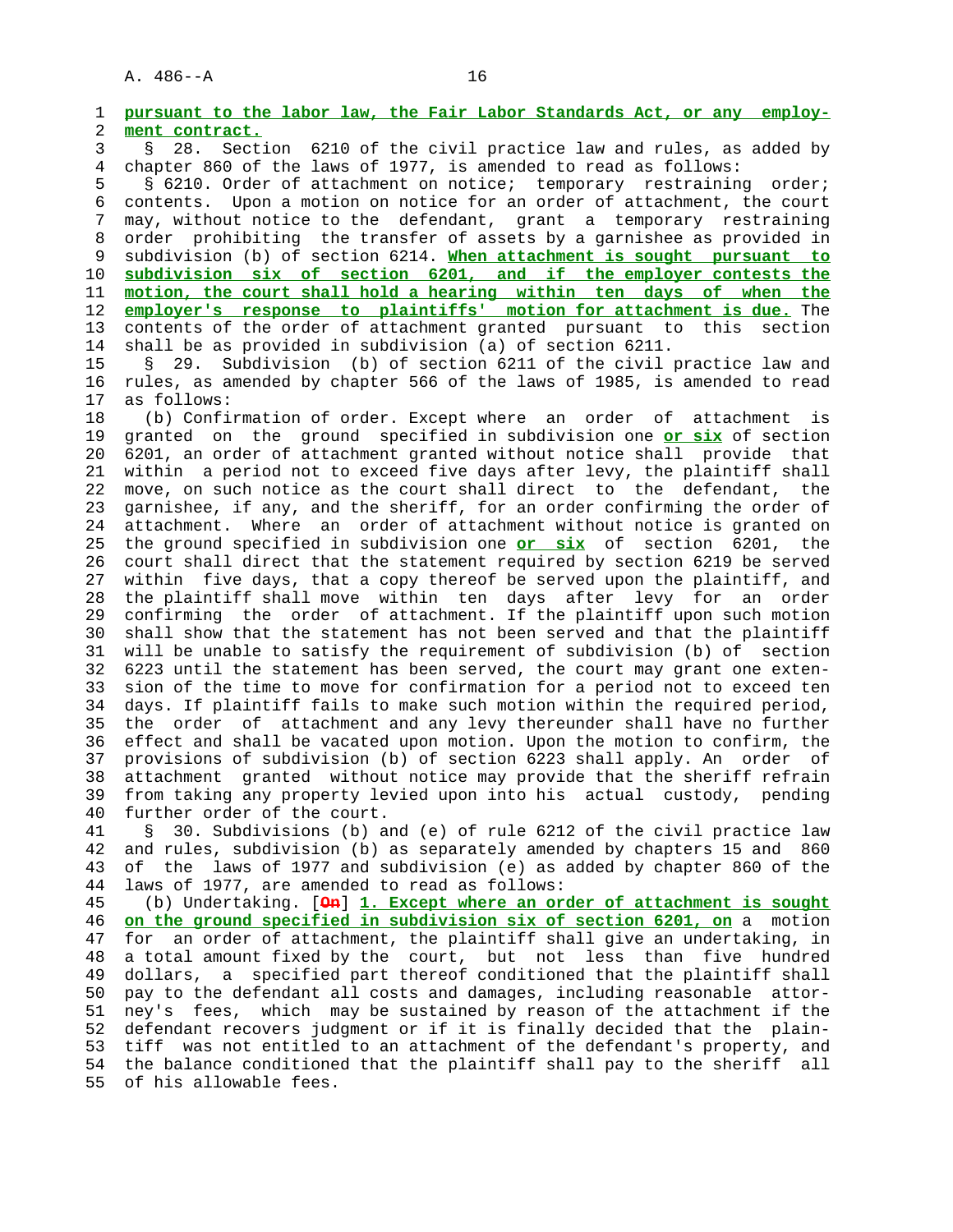1 **2. On a motion for an attachment pursuant to subdivision six of** 2 **section 6201, the court shall order that the plaintiff give an accessi-** 3 **ble undertaking of no more than five hundred dollars, or in the alterna-** 4 **tive, may waive the undertaking altogether.** The attorney for the plain- 5 tiff shall not be liable to the sheriff for such fees. The surety on the 6 undertaking shall not be discharged except upon notice to the sheriff. 7 (e) Damages. [**The**] **Except where an order of attachment is sought on** 8 **the ground specified in subdivision six of section 6201, the** plaintiff shall be liable to the defendant for all costs and damages, including 10 reasonable attorney's fees, which may be sustained by reason of the 11 attachment if the defendant recovers judgment, or if it is finally 12 decided that the plaintiff was not entitled to an attachment of the 13 defendant's property. Plaintiff's liability shall not be limited by the 14 amount of the undertaking. 15 § 31. Section 6223 of the civil practice law and rules, as amended by 16 chapter 860 of the laws of 1977, is amended to read as follows: 17 § 6223. Vacating or modifying attachment. (a) Motion to vacate or 18 modify. Prior to the application of property or debt to the satisfac- 19 tion of a judgment, the defendant, the garnishee or any person having an 20 interest in the property or debt may move, on notice to each party and 21 the sheriff, for an order vacating or modifying the order of attachment. 22 Upon the motion, the court may give the plaintiff a reasonable opportu- 23 nity to correct any defect. [**If**] **Except as provided under subdivision** 24 **(b), if**, after the defendant has appeared in the action, the court 25 determines that the attachment is unnecessary to the security of the 26 plaintiff, it shall vacate the order of attachment. Such a motion shall 27 not of itself constitute an appearance in the action. 28 (b) Burden of proof. [**Upon**] **Except where an order of attachment is** 29 **granted pursuant to subdivision six of section 6201, upon** a motion to 30 vacate or modify an order of attachment the plaintiff shall have the 31 burden of establishing the grounds for the attachment, the need for 32 continuing the levy and the probability that he will succeed on the 33 merits. **Upon a motion to vacate or modify an order of attachment granted** 34 **pursuant to subdivision six of section 6201, the defendant shall have** 35 **the burden to demonstrate that the attachment is unnecessary to the** 36 **security of the plaintiff, in order to vacate or modify the attachment** 37 **order.** 38 § 32. Paragraph (b) of section 624 of the business corporation law, as 39 amended by chapter 449 of the laws of 1997, is amended to read as 40 follows: 41 (b) Any person who shall have been a shareholder of record of a corpo- 42 ration**, or who is or shall have been a laborer, servant or employee,** 43 upon at least five days' written demand shall have the right to examine 44 in person or by agent or attorney, during usual business hours, its 45 minutes of the proceedings of its shareholders and record of sharehold- 46 ers and to make extracts therefrom for any purpose reasonably related to 47 such person's interest as a shareholder**, laborer, servant or employee**. 48 Holders of voting trust certificates representing shares of the corpo- 49 ration shall be regarded as shareholders for the purpose of this 50 section. Any such agent or attorney shall be authorized in a writing 51 that satisfies the requirements of a writing under paragraph (b) of 52 section 609 (Proxies). A corporation requested to provide information 53 pursuant to this paragraph shall make available such information in 54 written form and in any other format in which such information is main- 55 tained by the corporation and shall not be required to provide such 56 information in any other format. If a request made pursuant to this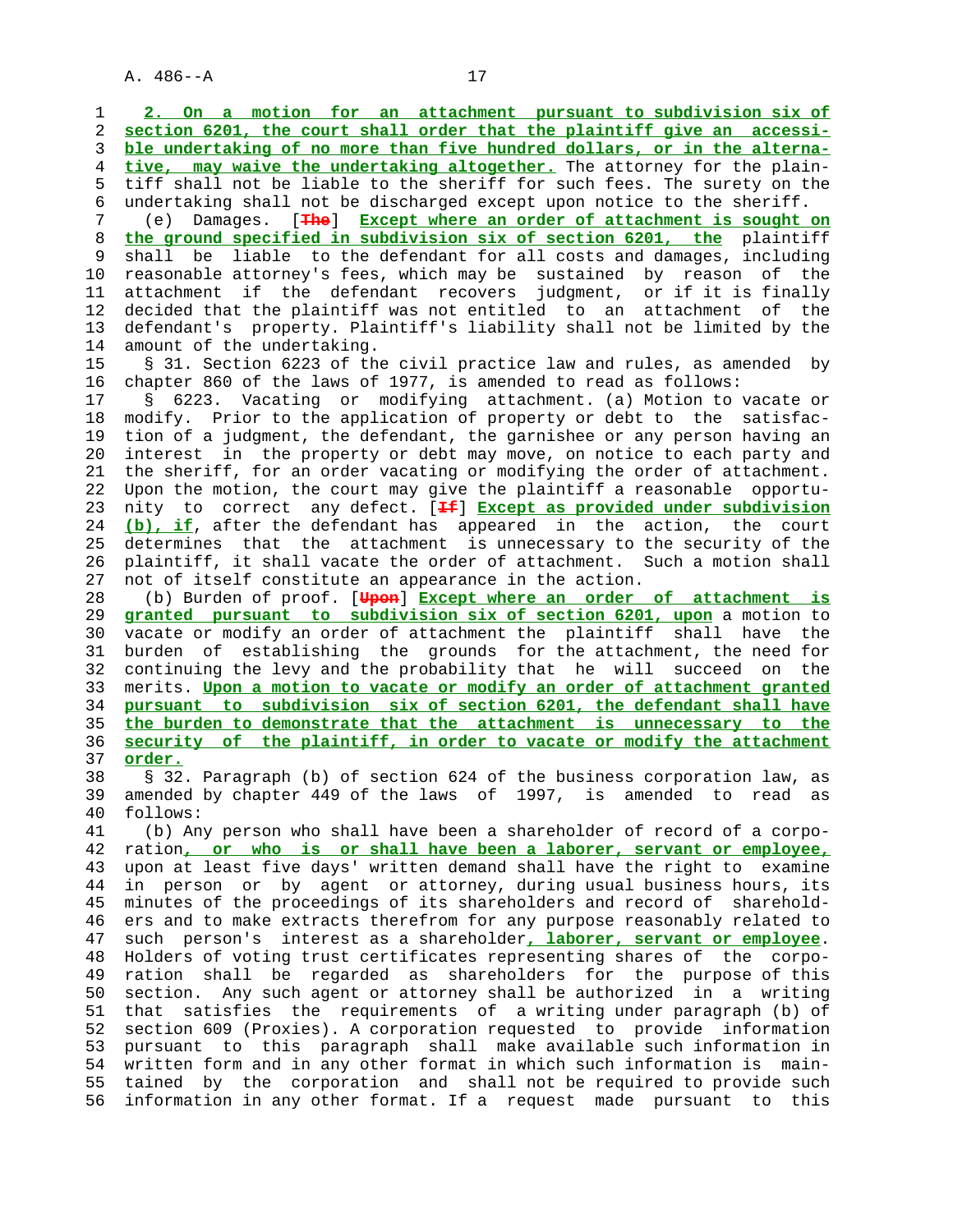1 paragraph includes a request to furnish information regarding beneficial 2 owners, the corporation shall make available such information in its 3 possession regarding beneficial owners as is provided to the corporation 4 by a registered broker or dealer or a bank, association or other entity 5 that exercises fiduciary powers in connection with the forwarding of 6 information to such owners. The corporation shall not be required to 7 obtain information about beneficial owners not in its possession. 8 § 33. Section 630 of the business corporation law, paragraph (a) as<br>9 amended by chapter 5 of the laws of 2016, paragraph (c) as amended by amended by chapter 5 of the laws of 2016, paragraph (c) as amended by 10 chapter 746 of the laws of 1963, is amended to read as follows: 11 § 630. Liability of shareholders for wages due to laborers, servants or 12 employees. 13 (a) The ten largest shareholders, as determined by the fair value of 14 their beneficial interest as of the beginning of the period during which 15 the unpaid services referred to in this section are performed, of every 16 domestic corporation or of any foreign corporation, when the unpaid 17 services were performed in the state, no shares of which are listed on a 18 national securities exchange or regularly quoted in an over-the-counter 19 market by one or more members of a national or an affiliated securities 20 association, shall jointly and severally be personally liable for all 21 debts, wages or salaries due and owing to any of its laborers, servants 22 or employees other than contractors, for services performed by them for 23 such corporation. [**Before such laborer, servant or employee shall charge** 24 **such shareholder for such services, he shall give notice in writing to** 25 **such shareholder that he intends to hold him liable under this section.** 26 **Such notice shall be given within one hundred and eighty days after** 27 **termination of such services, except that if, within such period, the** 28 **laborer, servant or employee demands an examination of the record of** 29 **shareholders under paragraph (b) of section 624 (Books and records;** 30 **right of inspection, prima facie evidence) of this article, such notice** 31 **may be given within sixty days after he has been given the opportunity** 32 **to examine the record of shareholders. An action to enforce such liabil-** 33 **ity shall be commenced within ninety days after the return of an** 34 **execution unsatisfied against the corporation upon a judgment recovered** 35 **against it for such services.**] The provisions of this paragraph shall 36 not apply to an investment company registered as such under an act of 37 congress entitled "Investment Company Act of 1940." 38 (b) For the purposes of this section, wages or salaries shall mean all 39 compensation and benefits payable by an employer to or for the account 40 of the employee for personal services rendered by such employee **includ-** 41 **ing any concomitant liquidated damages, penalties, interest, attorney's**

 42 **fees or costs**. These shall specifically include but not be limited to 43 salaries, overtime, vacation, holiday and severance pay; employer 44 contributions to or payments of insurance or welfare benefits; employer 45 contributions to pension or annuity funds; and any other moneys properly 46 due or payable for services rendered by such employee.

 47 (c) A shareholder who has paid more than his pro rata share under this 48 section shall be entitled to contribution pro rata from the other share- 49 holders liable under this section with respect to the excess so paid, 50 over and above his pro rata share, and may sue them jointly or severally 51 or any number of them to recover the amount due from them. Such recov- 52 ery may be had in a separate action. As used in this paragraph, "pro 53 rata" means in proportion to beneficial share interest. Before a share- 54 holder may claim contribution from other shareholders under this para- 55 graph, he shall[**, unless they have been given notice by a laborer, serv-** 56 **ant or employee under paragraph (a),** give them notice in writing that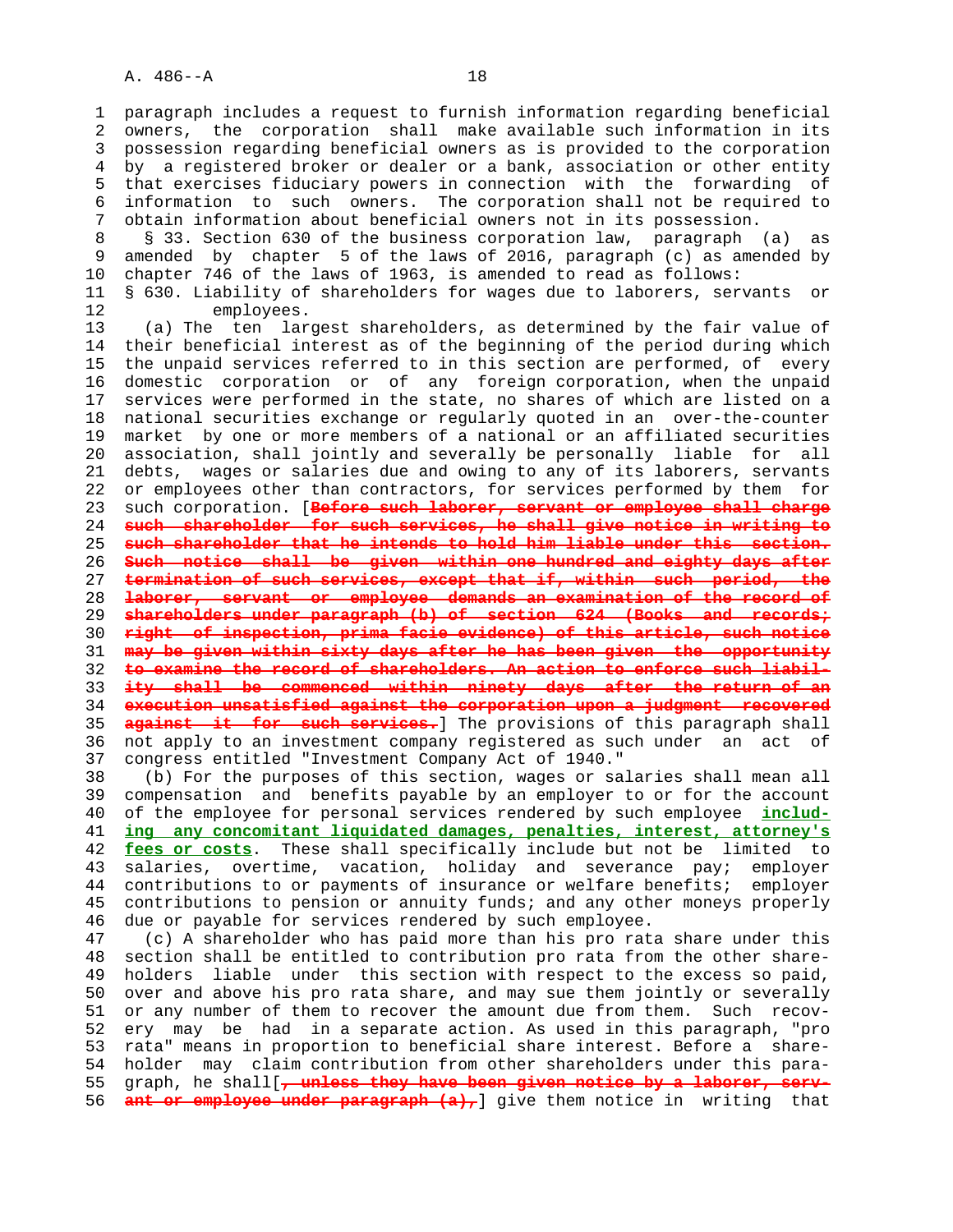1 he intends to hold them so liable to him. Such notice shall be given by 2 him within twenty days after the date that [**notice was given to him by**] 3 **he became aware that** a laborer, servant or employee **may seek to hold him** 4 **liable** under paragraph (a). 5 § 34. Subdivision (c) of section 609 of the limited liability company 6 law, as added by chapter 537 of the laws of 2014, is amended to read as 7 follows: 8 (c) Notwithstanding the provisions of subdivisions (a) and (b) of this<br>9 section, the ten members with the largest percentage ownership interest, section, the ten members with the largest percentage ownership interest, 10 as determined as of the beginning of the period during which the unpaid 11 services referred to in this section are performed, of every limited 12 liability company, shall jointly and severally be personally liable for 13 all debts, wages or salaries due and owing to any of its laborers, serv- 14 ants or employees, for services performed by them for such limited 15 liability company. [**Before such laborer, servant or employee shall** 16 **charge such member for such services, he or she shall give notice in** 17 **writing to such member that he or she intends to hold such member liable** 18 **under this section. Such notice shall be given within one hundred eighty** 19 **days after termination of such services. An action to enforce such** 20 **liability shall be commenced within ninety days after the return of an** 21 **execution unsatisfied against the limited liability company upon a judg-** 22 **ment recovered against it for such services.**] A member who has paid more 23 than his or her pro rata share under this section shall be entitled to 24 contribution pro rata from the other members liable under this section 25 with respect to the excess so paid, over and above his or her pro rata 26 share, and may sue them jointly or severally or any number of them to 27 recover the amount due from them. Such recovery may be had in a separate 28 action. As used in this subdivision, "pro rata" means in proportion to 29 percentage ownership interest. Before a member may claim contribution 30 from other members under this section, he or she shall give them notice 31 in writing that he or she intends to hold them so liable to him or her. 32 § 35. Section 1102 of the limited liability company law is amended by 33 adding a new subdivision (e) to read as follows: 34 **(e) Any person who is or shall have been a laborer, servant or employ-** 35 **ee of a limited liability company, upon at least five days' written** 36 **demand shall have the right to examine in person or by agent or attor-** 37 **ney, during usual business hours, records described in paragraph two of** 38 **subdivision (a) of this section throughout the period of time during** 39 **which such laborer, servant or employee provided services to such compa-** 40 **ny. A company requested to provide information pursuant to this para-** 41 **graph shall make available such records in written form and in any other** 42 **format in which such information is maintained by the company and shall** 43 **not be required to provide such information in any other format. Upon** 44 **refusal by the company or by an officer or agent of the company to** 45 **permit an inspection of the records described in this paragraph, the**

**person making the demand for inspection may apply to the supreme court in the judicial district where the office of the company is located, upon such notice as the court may direct, for an order directing the company, its members or managers to show cause why an order should not be granted permitting such inspection by the applicant. Upon the return day of the order to show cause, the court shall hear the parties summar- ily, by affidavit or otherwise, and if it appears that the applicant is qualified and entitled to such inspection, the court shall grant an order compelling such inspection and awarding such further relief as to the court may seem just and proper. If the applicant is found to be qualified and entitled to such inspection, the company shall pay all**